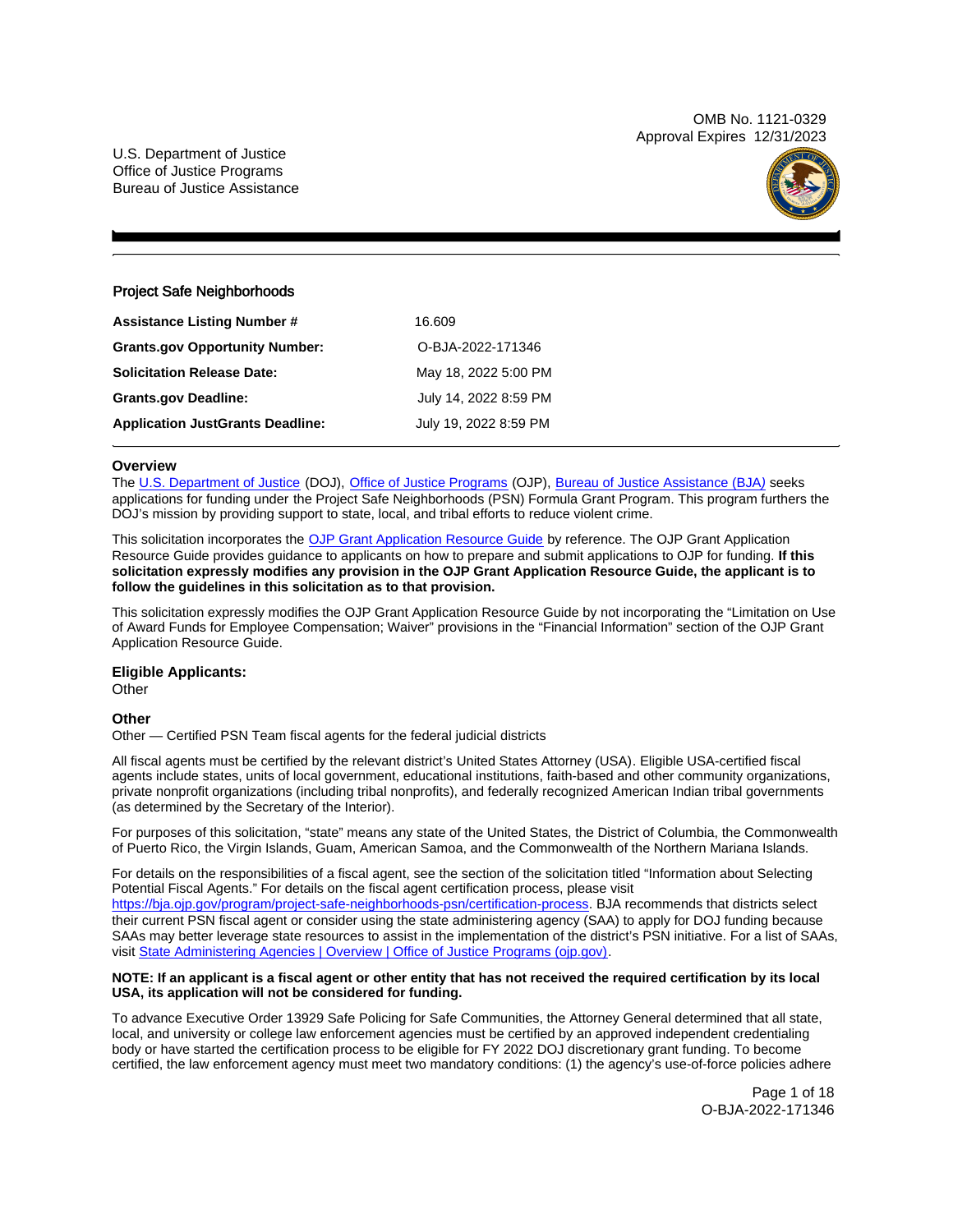<span id="page-1-0"></span>to all applicable federal, state, and local laws and (2) the agency's use-of-force policies prohibit chokeholds except in situations where use of deadly force is allowed by law. The certification requirement also applies to law enforcement agencies receiving DOJ discretionary grant funding through a subaward. For detailed information on this certification requirement, please visit [https://cops.usdoj.gov/SafePolicingEO](https://cops.usdoj.gov/SafePolicingEO%20) to access the Standards for Certification on Safe Policing for Safe Communities, the Implementation Fact Sheet, and the List of Designated Independent Credentialing Bodies.

All recipients and subrecipients (including any for-profit organization) must forgo any profit or management fee.

# **Contact Information**

For technical assistance with submitting the Application for Federal Assistance standard form (SF)-424 and a Disclosure of Lobbying Activities form (SF-LLL) in [Grants.gov](https://Grants.gov), contact the [Grants.gov](https://Grants.gov) Customer Support Hotline at 800-518-4726, 606-545-5035, [Grants.gov customer support,](https://www.grants.gov/web/grants/support.html) or email at [support@grants.gov.](mailto:support@grants.gov) The [Grants.gov](https://Grants.gov) Support Hotline operates 24 hours a day, 7 days a week, except on federal holidays.

For technical assistance with submitting the **full application** in DOJ's Justice Grants System (JustGrants), contact the JustGrants Service Desk at 833-872-5175 or [JustGrants.Support@usdoj.gov.](mailto:JustGrants.Support@usdoj.gov) The JustGrants Service Desk operates 5 a.m. to 9 p.m. eastern time (ET) Monday–Friday and 9 a.m. to 5 p.m. Saturday, Sunday, and federal holidays.

For assistance with any other requirements of this solicitation, contact the OJP Response Center by telephone at 800-851-3420 or TTY: 301-240-6310 (hearing impaired only), or by email at [grants@ncjrs.gov.](mailto:grants@ncjrs.gov) The OJP Response Center hours of operation are 10:00 a.m. to 6:00 p.m., ET Monday–Friday, and 10:00 a.m. to 8:00 p.m. on the solicitation closing date.

## **Submission Information**

Applications will be submitted to DOJ in two steps:

**Step 1:** The applicant must submit by the [Grants.gov](https://Grants.gov) deadline the required Application for Federal Assistance standard form (SF-424) and a Disclosure of Lobbying Activities (SF-LLL) form when they register in [Grants.gov](https://Grants.gov) at [https://www.grants.gov/web/grants/register.html.](https://www.grants.gov/web/grants/register.html) To register in [Grants.gov](https://Grants.gov), the applicant will need to ensure that its System for Award Management (SAM) registration is current.

 **Step 2:** The applicant must then submit the **full application,** including attachments, in JustGrants at [JustGrants.usdoj.gov.](https://justicegrants.usdoj.gov/) To be considered timely, the full application must be submitted in JustGrants by the JustGrants application deadline. OJP encourages applicants to review the "How to Apply" section in the [OJP](https://www.ojp.gov/funding/apply/ojp-grant-application-resource-guide#apply)  [Grant Application Resource Guide](https://www.ojp.gov/funding/apply/ojp-grant-application-resource-guide#apply) and the [JustGrants website](https://justicegrants.usdoj.gov/news) for more information, resources, and training.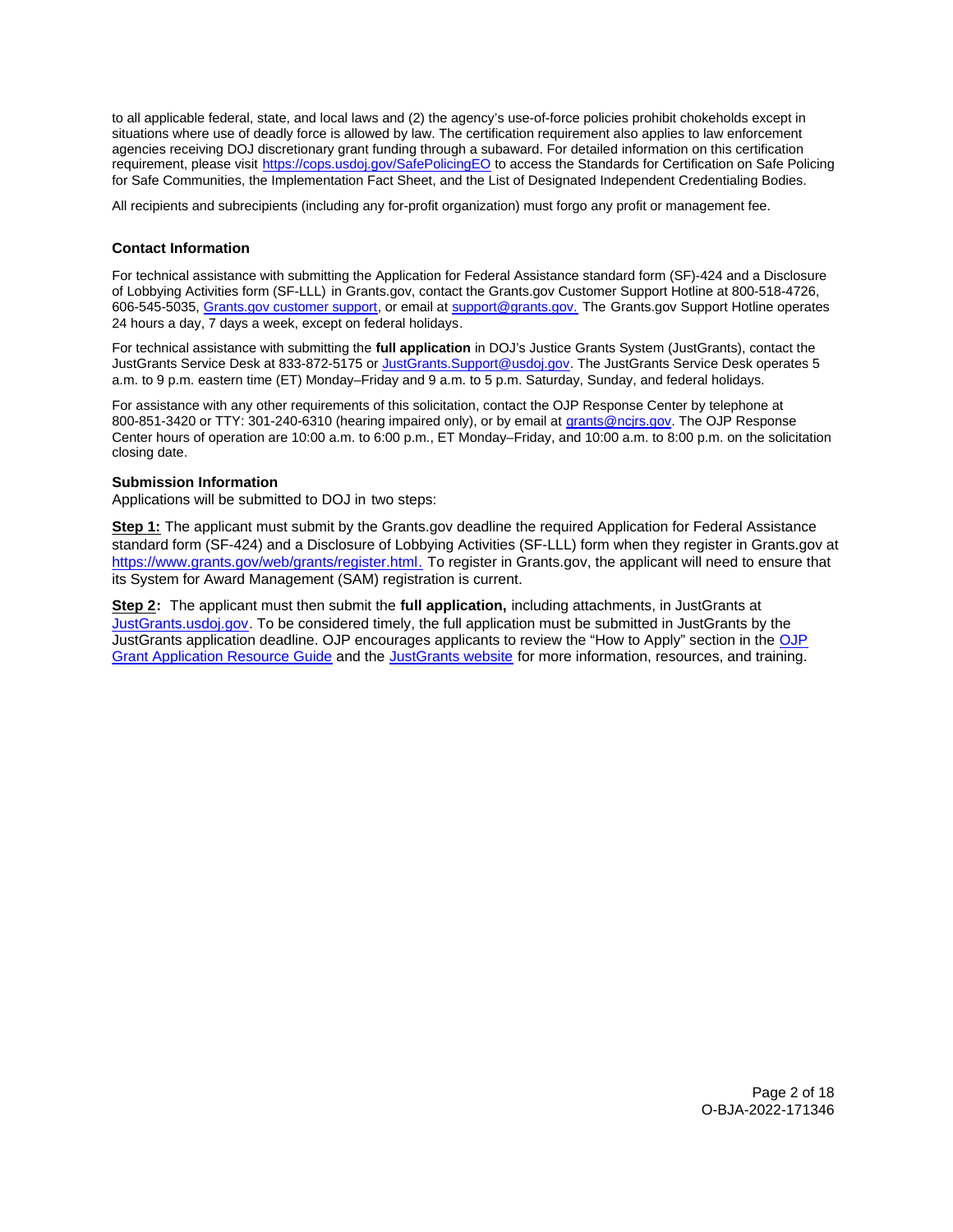# **Contents**

| Contact Information                                                                     | $\overline{c}$  |
|-----------------------------------------------------------------------------------------|-----------------|
| Program Description                                                                     | $\overline{5}$  |
| Overview                                                                                | $\sqrt{5}$      |
| <b>Statutory Authority</b>                                                              | $\,$ 5 $\,$     |
| Specific Information                                                                    | $\,$ 5 $\,$     |
| Goals, Objectives, Deliverables, and Timeline                                           | $\overline{7}$  |
| Evidence-Based Programs or Practices                                                    | 8               |
| Information Regarding Potential Evaluation of Programs and Activities                   | 8               |
| <b>Federal Award Information</b>                                                        | 8               |
| Awards, Amounts and Durations                                                           | 8               |
| Availability of Funds                                                                   | 8               |
| <b>Types of Awards</b>                                                                  | 8               |
| Financial Management and System of Internal Controls                                    | 8               |
| <b>Budget Information</b>                                                               | 9               |
| Cost Sharing or Matching Requirement                                                    | 9               |
| Pre-agreement Costs (also known as Pre-award Costs)                                     | 9               |
| Prior Approval, Planning, and Reporting of Conference/Meeting/Training Costs            | 9               |
| Costs Associated with Language Assistance (if applicable)                               | 9               |
| <b>Eligibility Information</b>                                                          | 9               |
| Application and Submission Information                                                  | 10              |
| Information to Complete the Application for Federal Assistance (SF-424)                 | 10              |
| Standard Applicant Information (JustGrants 424 and General Agency Information)          | 10              |
| Proposal Abstract                                                                       | 10              |
| <b>Proposal Narrative</b>                                                               | 10              |
| Goals, Objectives, Deliverables, and Timeline                                           | 12              |
| <b>Budget and Associated Documentation</b>                                              | 12 <sup>°</sup> |
| Budget Worksheet and Budget Narrative (Web-based Form)                                  | 12 <sup>2</sup> |
| Indirect Cost Rate Agreement (if applicable)                                            | 12 <sup>2</sup> |
| Financial Management Questionnaire (including applicant disclosure of high-risk status) | 12 <sup>2</sup> |
| Disclosure of Process Related to Executive Compensation                                 | 12              |
| <b>Additional Application Components</b>                                                | 12 <sup>2</sup> |
| <b>Tribal Authorizing Resolution</b>                                                    | 12 <sup>°</sup> |
| Research and Evaluation Independence and Integrity Statement                            | 12 <sup>2</sup> |
| Disclosure of Subaward Recipients                                                       | 12              |
| <b>Fiscal Agent Certification Letter</b>                                                | 13              |
| Disclosures and Assurances                                                              | 13              |
| Disclosure of Lobbying Activities                                                       | 13              |
| <b>DOJ Certified Standard Assurances</b>                                                | 13              |
| Applicant Disclosure of Duplication in Cost Items                                       |                 |
| DOJ Certifications Regarding Lobbying; Debarment, Suspension and Other Responsibility   | 13              |
| Matters; and Drug-Free Workplace Requirements                                           | 13              |
| Applicant Disclosure and Justification - DOJ High Risk Grantees (if applicable)         | 13              |
| How to Apply                                                                            | 13              |
| Submission Dates and Time                                                               | 13              |
| Application Review Information                                                          | 14              |
| <b>Review Process</b>                                                                   | 14              |
|                                                                                         |                 |

Page 3 of 18 O-BJA-2022-171346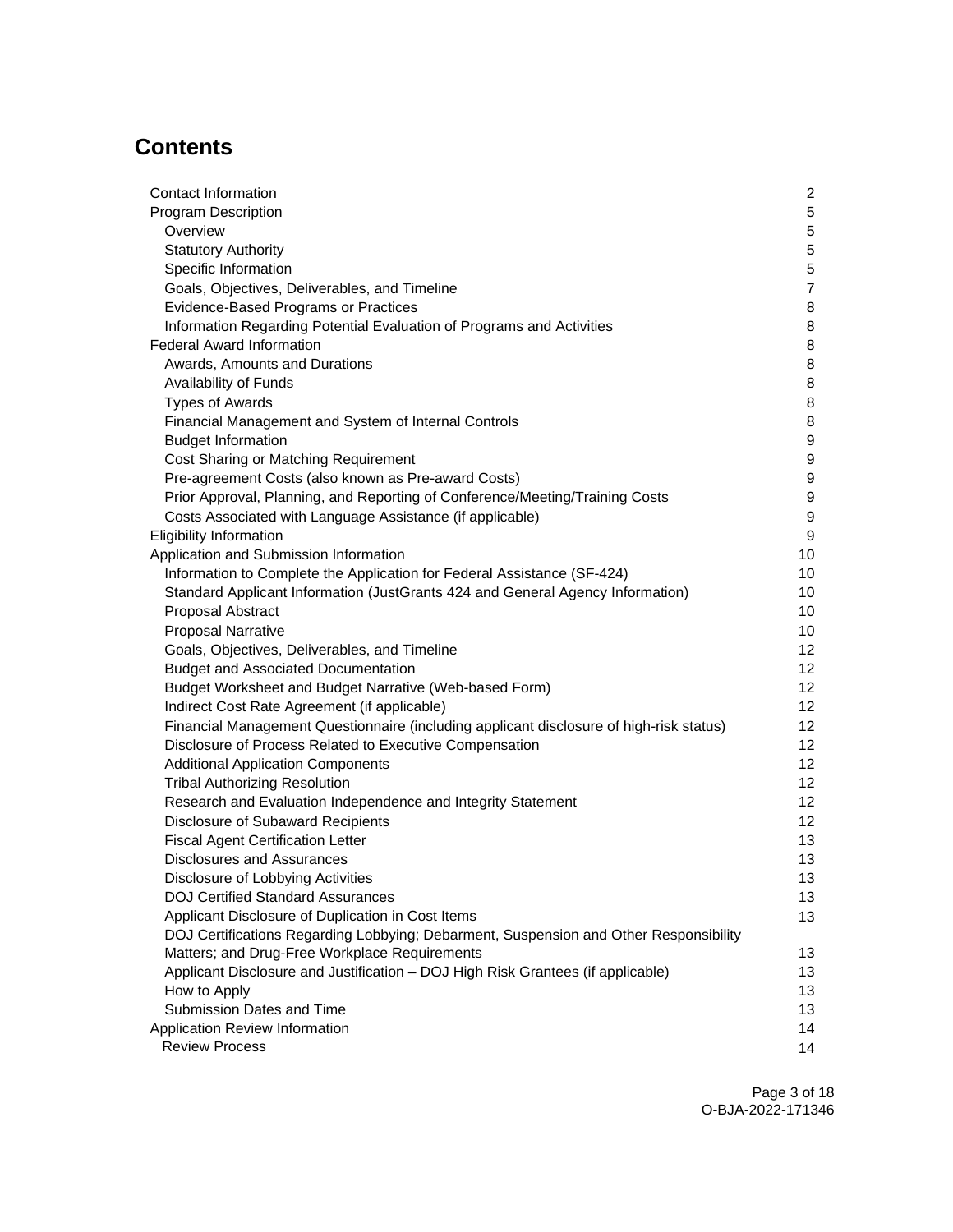| <b>Federal Award Administration Information</b>                         | 15 |
|-------------------------------------------------------------------------|----|
| <b>Federal Award Notices</b>                                            | 15 |
| Administrative, National Policy, and Other Legal Requirements           | 15 |
| Information Technology (IT) Security Clauses                            | 15 |
| General Information about Post-Federal Award Reporting Requirements     | 15 |
| Federal Awarding Agency Contact(s)                                      | 15 |
| Other Information                                                       | 15 |
| Freedom of Information and Privacy Act (5 U.S.C. 552 and 5 U.S.C. 552a) | 15 |
| Provide Feedback to OJP                                                 | 15 |
| <b>Performance Measures</b>                                             | 15 |
| <b>Application Checklist</b>                                            | 16 |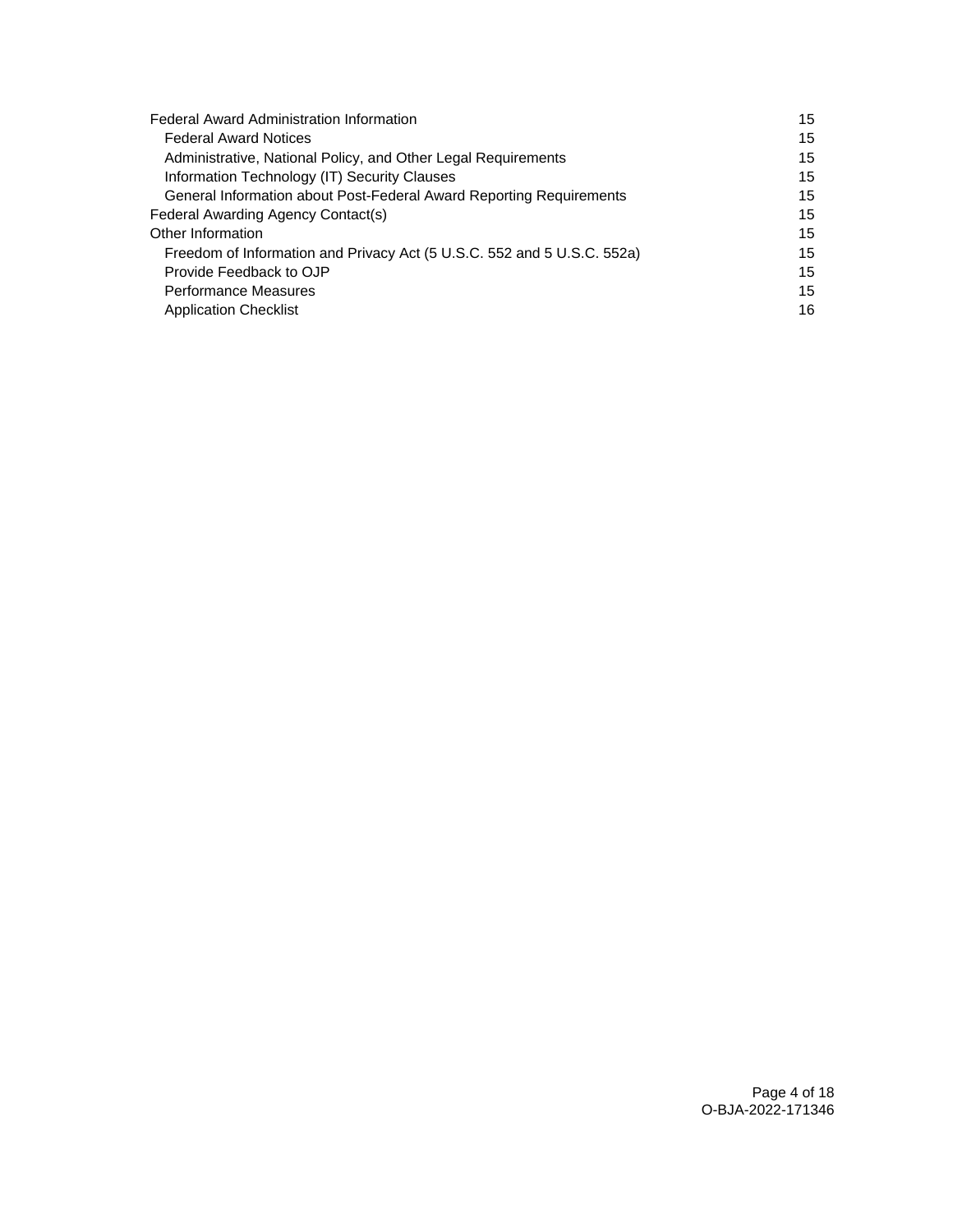# <span id="page-4-0"></span>**Program Description**

#### **Overview**

OJP is committed to advancing work that promotes civil rights and racial equity, increases access to justice, supports crime victims and individuals impacted by the justice system, strengthens community safety, and protects the public from crime and evolving threats, and builds trust between law enforcement and the community.

The Department of Justice (DOJ) Project Safe Neighborhoods (PSN) Program is a nationwide initiative that brings together federal, state, local, tribal, and territorial law enforcement officials, prosecutors, community-based partners, and other stakeholders to identify the most pressing violent crime problems in a community and develop comprehensive solutions to address them. PSN is coordinated by the U.S. Attorneys' Offices (USAOs) in the 94 federal judicial districts throughout the 50 states and U.S. territories.

#### **Statutory Authority**

34 U.S.C. §§60701-60705

#### **Specific Information**

#### **PSN Program Background**

PSN requires each USAO to establish a team of federal, state, local, tribal, and territorial (where applicable) law enforcement and community-based organizations and representatives (herein PSN Team) to implement a strategic plan for addressing the most pressing violent crime problems within the district's USAO.

PSN has four design features — community engagement, prevention and intervention, focused and strategic enforcement, and accountability — which are built on the core principles of fostering trust and legitimacy in our communities, supporting community-based organizations that help prevent violence from occurring, setting focused and strategic enforcement priorities, and measuring the results of these efforts.

PSN also encourages the development of practitioner-researcher partnerships that use data, evidence, and innovation to create strategies and interventions that are effective and make communities safer. PSN Teams are expected to proactively engage with and support the communities they serve as allies in reducing crime and improving the quality of life in affected neighborhoods.

## How Awards Are Made

The PSN Grant Program is awarded based on a formula and administered by BJA. It awards funds to certified fiscal agents that work with PSN Teams in federal judicial districts to support those districts' PSN strategies. Each PSN Team selects a fiscal agent to receive the federal funds and then make subawards to, or enter into contracts with, each entity that will carry out the district's PSN grant strategy. The fiscal agent must be selected by nonfederal and nonconflicted PSN Team members and will need to be certified by the district's USA. The USAO must provide the fiscal agent with the certification letter, which must be included in the application materials. Guidance on the certification process may be found at [Project Safe Neighborhoods \(PSN\) | Certification Process | Bureau of Justice Assistance \(ojp.gov\).](https://bja.ojp.gov/program/project-safe-neighborhoods-psn/certification-process)

#### Information about Selecting Potential Fiscal Agents

The fiscal agent will be responsible for accepting the full funding allocation and overseeing the management of this funding, including all of the subawards. (See below for expectations of a fiscal agent.) In some instances, a PSN Team may enter into an agreement with the state administering agency (SAA) responsible for managing its state's Byrne Justice Assistance Grant Program awards to serve as fiscal agent. For a list of SAAs, visit State Administering Agencies | [Overview | Office of Justice Programs \(ojp.gov\).](https://www.ojp.gov/funding/state-administering-agencies/overview)

All grant funding decisions must be made by a nonfederal, nonconflicted PSN selection committee. However, in some instances, nonfederal, nonconflicted PSN Team members may determine that the fiscal agent is the most appropriate entity to carry out aspects of the district's PSN grant strategy in addition to administering the grant. In these cases, the fiscal agent is permitted to retain PSN funds, in addition to the 10 percent in administrative funds, to support allowable activities associated with implementing the PSN grant strategy. These additional retained funds should not be administered through a contract or subaward since the fiscal agent itself will carry out these activities. The fiscal agent's grant application and budget must reflect input from the PSN Team, the agreed-upon apportionment of funds for all the proposed grant project goals, and clear documentation of the decision and team participants.

The certified fiscal agent is eligible to apply for funding based on its district's violent crime rate and population, although one exception applies: The funding allocation for the judicial districts of Guam and the Northern Mariana Islands is combined, and only one application will be accepted. The funding allocations will be posted when available. In order to

> Page 5 of 18 O-BJA-2022-171346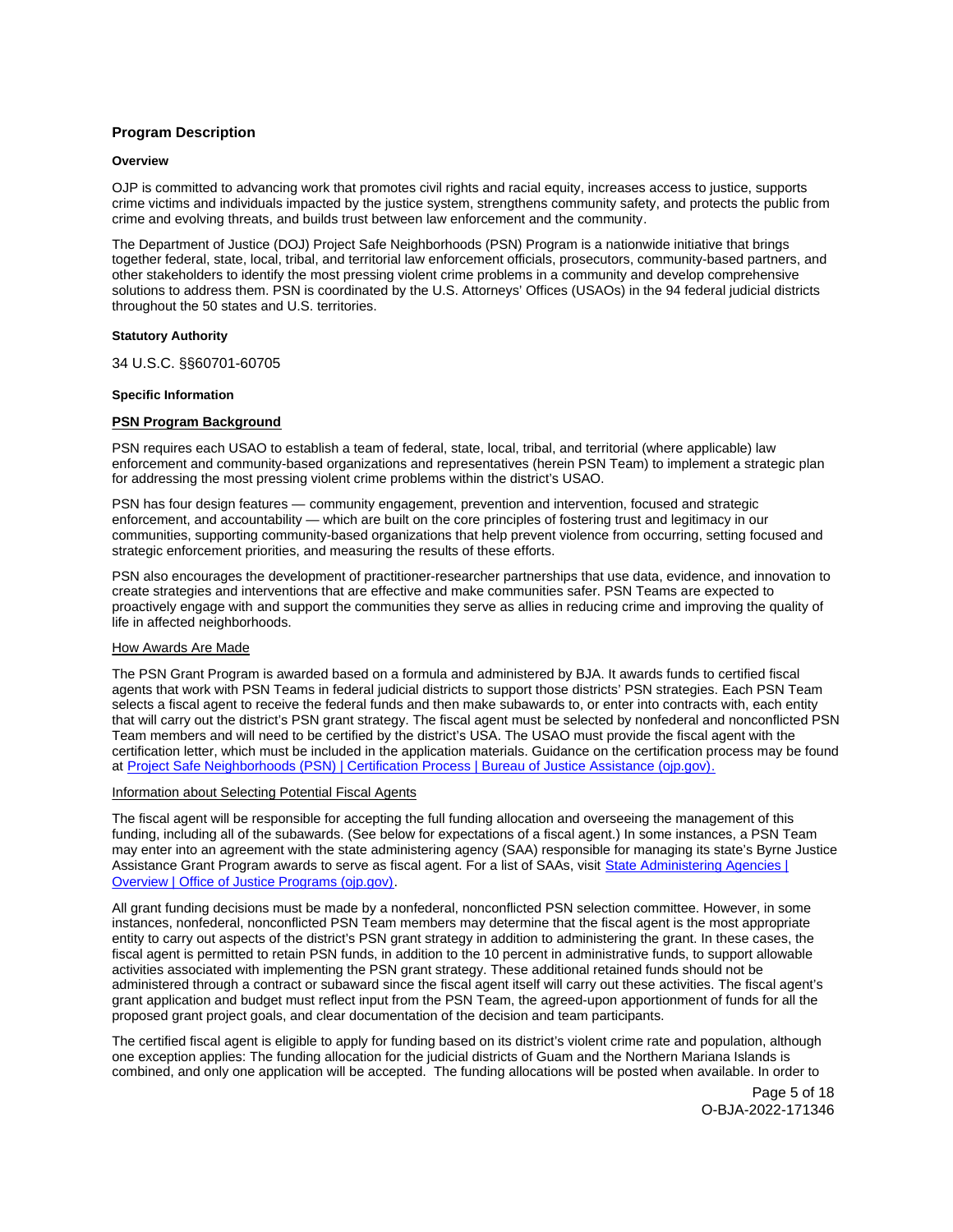expedite the award process, the FY 2022 PSN grant application should be developed based on last year's allocation as a placeholder until the formula amounts are finalized. Once the FY 2022 allocation amounts are available, applicants will be notified to revise their applications with the correct allocation amount. The FY 2021 allocations may be found at [FY 2021](https://bja.ojp.gov/sites/g/files/xyckuh186/files/media/document/fy-2021-psn-funding-allocations-amounts.pdf)  [Project Safe Neighborhoods Funding Allocation Amounts \(ojp.gov\)](https://bja.ojp.gov/sites/g/files/xyckuh186/files/media/document/fy-2021-psn-funding-allocations-amounts.pdf)**.** 

Pursuant to 34 U.S.C. §§60701-05, 30 percent of PSN funding must be used to support gang task forces in regions of the United States "experiencing a significant or increased presence of criminal or transnational organizations engaging in high levels of violent crime, firearms offenses, human trafficking, and drug trafficking." Each PSN district must account for this requirement in its grant application as outlined in the "Application and Submission Information" section of this solicitation. This should include a clear explanation of how funds will be used to enhance, or coordinate with, teams that focus on these crime issues. For more information on this requirement, please see [Project Safe Neighborhoods \(PSN\) | Frequently](https://bja.ojp.gov/program/project-safe-neighborhoods-psn/faqs)  [Asked Questions | Bureau of Justice Assistance \(ojp.gov\).](https://bja.ojp.gov/program/project-safe-neighborhoods-psn/faqs)

Each fiscal agent will be expected to:

- Organize, draft, and submit the required PSN application and subaward materials, including, but not limited to, writing subaward solicitations, if applicable, based on project-related information from the PSN Team and selection committee.
- Manage all fiscal matters, including, but not limited to:
	- Drafting and overseeing the contracts entered into, and subawards made, using project-related information and assistance from the PSN Team and selection committee.
		- Posting and distributing a notice of funding opportunities, if applicable.
	- Notifying subrecipients and vendors of award selection.
	- Accounting for all funds awarded.
	- Drawing down federal funds, as needed, and keeping the PSN Team informed about challenges and problems.
	- Making payments to each contractor or subrecipient and keeping the PSN Team informed about challenges and problems.
- Prepare the required federal reports.
- Work with BJA staff to submit Grant Adjustment Modifications (GAMs), as needed.
- Provide requested information and revisions in a timely manner.
- Work with federal monitors or auditors, as needed.
- Establish a process to award and monitor each subaward to ensure that subaward recipients adhere to the financial and administrative rules in the DOJ Grants Financial Guide.
- Complete the DOJ Grants Financial Management training online or in person within 120 days of accepting the federal grant award, unless the fiscal agent award administrator and financial manager have already done so.
	- **Ensure compliance with all award conditions**

# **It is preferred that a fiscal agent have a track record in overseeing and accounting for funds, especially federal grant funds.**

# **PSN's Four Design Features**

Applicants are expected to use funds to support one or more of the following four PSN design features:

## 1. **Community Engagement**

Meaningful engagement between and among communities, law enforcement, prosecutors, and other stakeholders is an

Page 6 of 18 O-BJA-2022-171346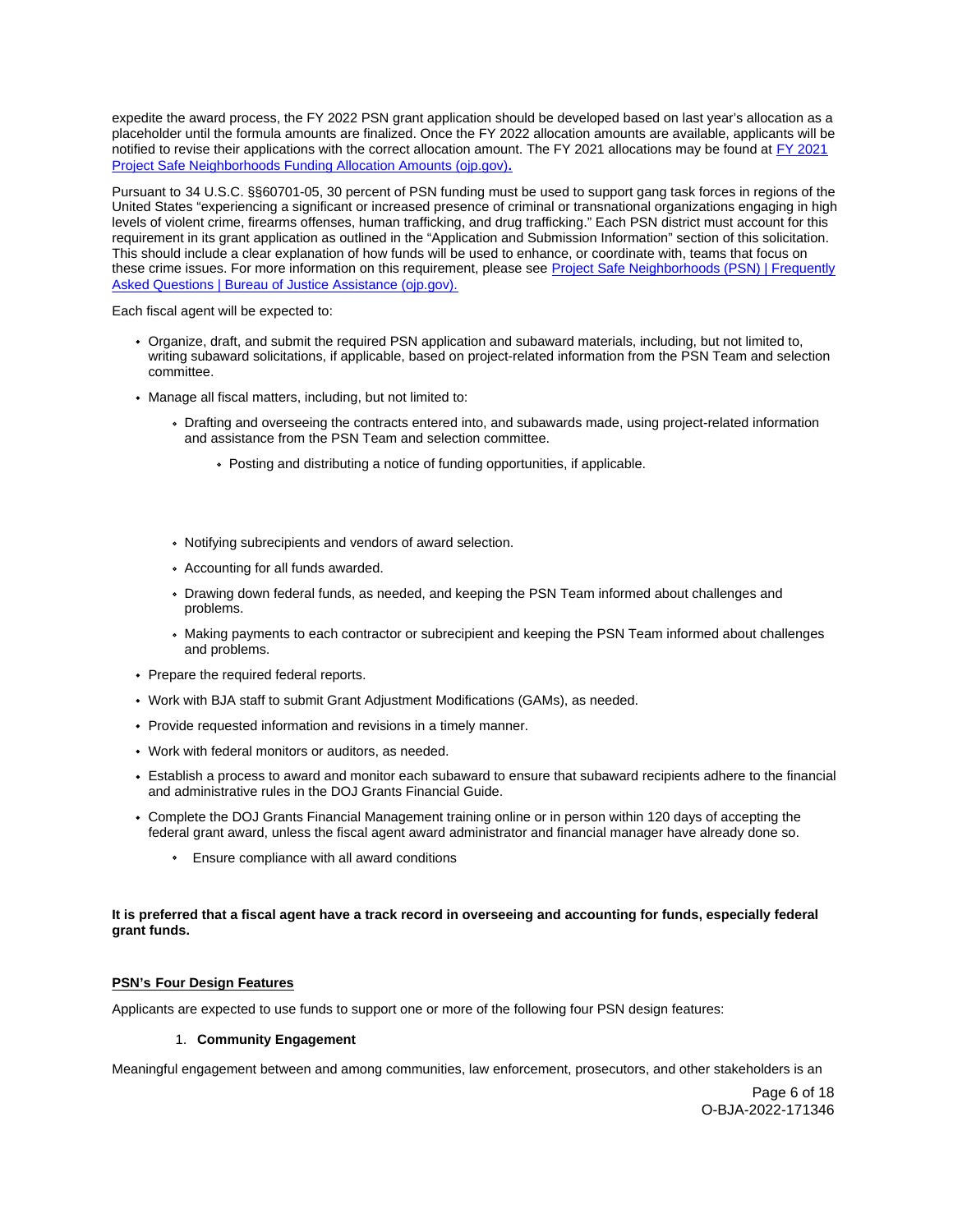<span id="page-6-0"></span>essential component of an effective violence reduction strategy. Absent community trust, support, and legitimacy, violence reduction strategies are likely to have only short-term, limited, or no effect and may create divisions between law enforcement agencies and prosecutors and the communities they serve. Ongoing engagement involves open communication and builds relationships, trust, and shared public safety values between community members and law enforcement.

# 2. **Prevention and Intervention**

Effective PSN Teams engage in problem-solving approaches that address violent crime using all the tools at their disposal. This includes utilizing strategies to address risk and protective factors, which often involves building relationships with representatives of agencies and organizations most suited to provide education, social services, job training and placement, reentry programs, or similar resources to those in need. Prevention and intervention activities can provide individuals and families with skills, opportunities, and alternatives that can ultimately help to reduce violent crime in communities.

# 3. **Focused and Strategic Enforcement**

To address violent crime, PSN initiatives often focus strategic enforcement on a limited number of problem places and individuals driving violent crime. Violent crime is often driven by a small number of prolific offenders; they are often involved in gangs, neighborhood crews, and violent street groups and are typically concentrated in hotspots and small "micro-places" (e.g., a street segment with abandoned homes; a problem bar, gas station, or convenience store; or an open-air drug market). In some jurisdictions, intimate partner violence is the main violent crime concern. Critical elements of strategic enforcement include understanding the most significant drivers of violence and resources, leveraging technology and analytics, developing and implementing enforcement strategies, and deterring others from engaging in violence, which could also be through public awareness about enforcement actions and available assistance.

# 4. **Accountability**

PSN represents a major investment of funding, technical assistance resources, human capital, and other resources at the national, state, and local levels. The ultimate goal of PSN is to reduce the level of violence in our communities. Analyzing and assessing information about the incidence of violence and the effectiveness of strategies to address it are important for PSN's success and credibility. A research partner is an especially valuable partner who can assist with measuring the impact of PSN strategies on violent crime and community health.

Each of these design elements is extensively discussed in the **Project Safe Neighborhoods Blueprint for Success**, which can be a resource to the PSN Team and FY 2022 formula grant applicants.

# **DNA Testing of Evidentiary Materials and Uploading DNA Profiles to a Database**

If PSN funds are to be used for DNA testing of evidentiary materials, any resulting eligible DNA profiles must be uploaded to the Combined DNA Index System (CODIS, the national DNA database operated by the Federal Bureau of Investigation (FBI)) by a government DNA lab with access to CODIS. No profiles generated with PSN funding may be entered into any other nongovernmental DNA database without prior written approval from BJA (exceptions include forensic genealogy). Additionally, award recipients utilizing PSN funds for forensic genealogy testing must adhere to the DOJ Interim Policy Forensic Genealogical DNA Analysis and Searching available at: [https://www.justice.gov/olp/page/file/1204386/download.](https://www.justice.gov/olp/page/file/1204386/download) 

## **Goals, Objectives, Deliverables, and Timeline**

## **Goals**

- Create and implement sustainable collaborations and comprehensive violent crime reduction strategies with federal, state, local, tribal, and territorial (where applicable) law enforcement officials, prosecutors, community-based partners, and other stakeholders to address the most pressing violent crime problems in a community.
- Foster community trust in, and increase legitimacy of, federal, state, and local law enforcement entities through the development of violent crime reduction strategies, public education approaches, and transparent accountability mechanisms.
- Effectively use intelligence and data to identify violent crime drivers and individuals at risk of violence victimization or perpetration in order to intervene, prevent, and improve outcomes.

## **Objectives**

Implement one or more effective strategies to prevent, respond to, and reduce violent crime.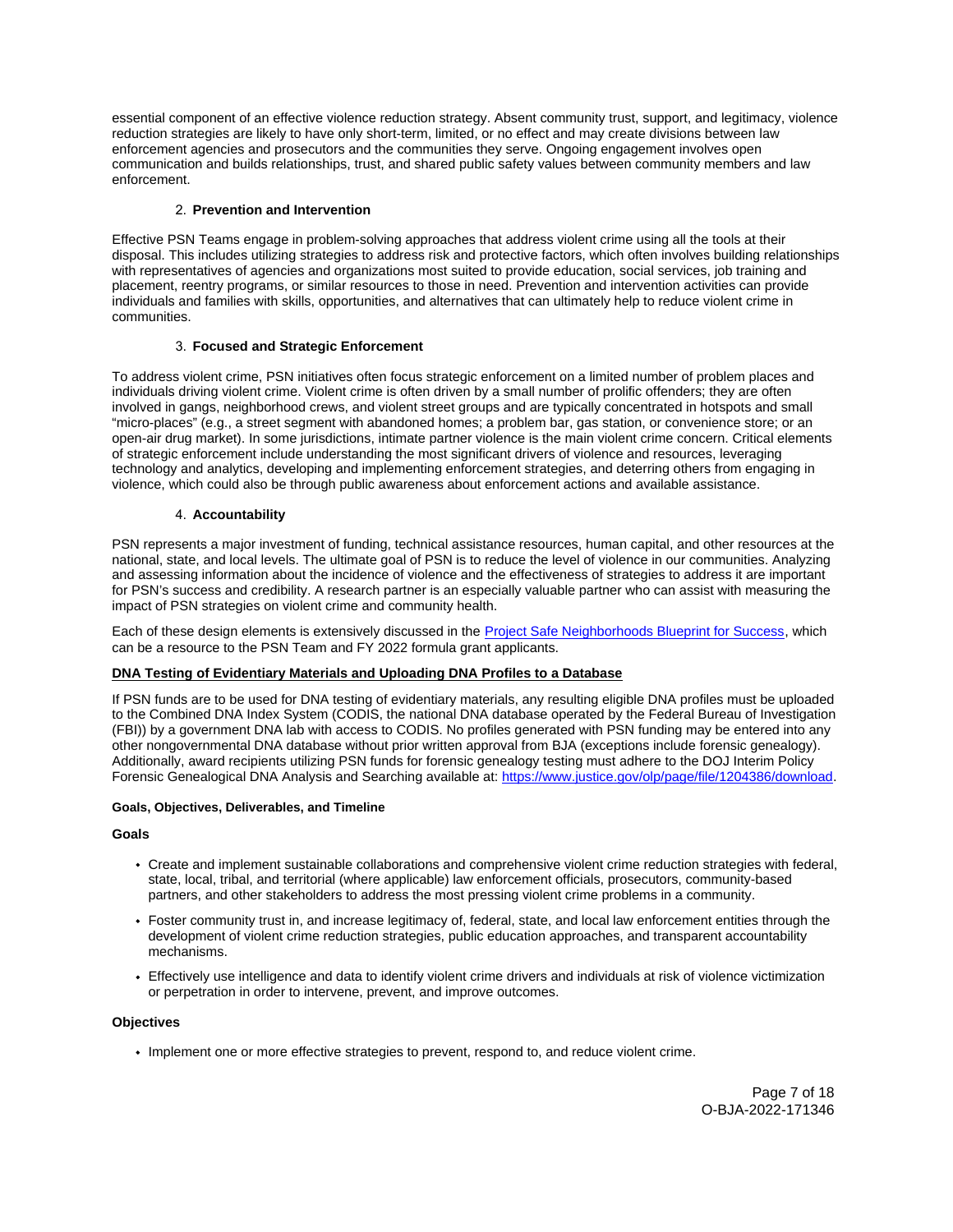<span id="page-7-0"></span>Support the PSN Team's specific activities and resource requirements by implementing the district's larger PSN strategy in collaboration with all relevant partners and stakeholders.

## **Deliverables**

- Periodic reports to BJA as required by the terms of the grant.
- If the grant supports the activities of a research partner, a final analysis report of the PSN project's implementation and outcomes must be submitted to BJA at the conclusion of the project.

The Goals, Objectives, and Deliverables are directly related to the performance measures that show the completed work's results, as discussed in the "Application and Submission Information" section.

# **Evidence-Based Programs or Practices**

OJP strongly encourages the use of data and evidence in policymaking and program development for criminal justice, juvenile justice, and crime victim services. For additional information and resources on evidence-based programs or practices, see the [OJP Grant Application Resource Guide.](https://www.ojp.gov/funding/apply/ojp-grant-application-resource-guide#evidence-based)

## **Information Regarding Potential Evaluation of Programs and Activities**

OJP may conduct or support an evaluation of the programs and activities funded under this solicitation. For additional information, see the [OJP Grant Application Resource Guide](https://www.ojp.gov/funding/Apply/Resources/Grant-App-Resource-Guide.htm) section entitled "Information Regarding Potential Evaluation of Programs and Activities."

# **Federal Award Information**

#### **Solicitation Categories**

This solicitation does not include Solicitation Categories.

**Awards, Amounts and Durations** 

**Anticipated Number of Awards Period of Performance Start Date**  93 10/1/22 12:00 AM

**Period of Performance Duration (Months) Anticipated Total Amount to be Awarded Under**  36 **Solicitation** 

\$[20,000,000.00](https://20,000,000.00)

**Additional Information**  Maximum dollar amount for each award: Determined by formula

# **Availability of Funds**

This solicitation, and awards (if any are made) under this solicitation, are subject to the availability of appropriated funds and to any modifications or additional requirements that may be imposed by the agency or by law. In addition, nothing in this solicitation is intended to, and does not, create any right or benefit, substantive or procedural, enforceable at law or in equity by any party against the United States, its departments, agencies, or entities, its officers, employees, or agents, or any other person.

## **Types of Awards**

BJA expects to make awards under this solicitation as grants. See the "Administrative, National Policy, and Other Legal Requirements" section of the [OJP Grant Application Resource Guide](https://www.ojp.gov/funding/apply/ojp-grant-application-resource-guide#administrative) for a brief discussion of important statutes, regulations, and award conditions that apply to many (or in some cases, all) OJP grants.

# **Financial Management and System of Internal Controls**

Award recipients and subrecipients (including recipients or subrecipients that are pass-through entities) must, as described in the Part 200 Uniform Requirements as set out at 2 C.F.R. 200.303, comply with standards for

> Page 8 of 18 O-BJA-2022-171346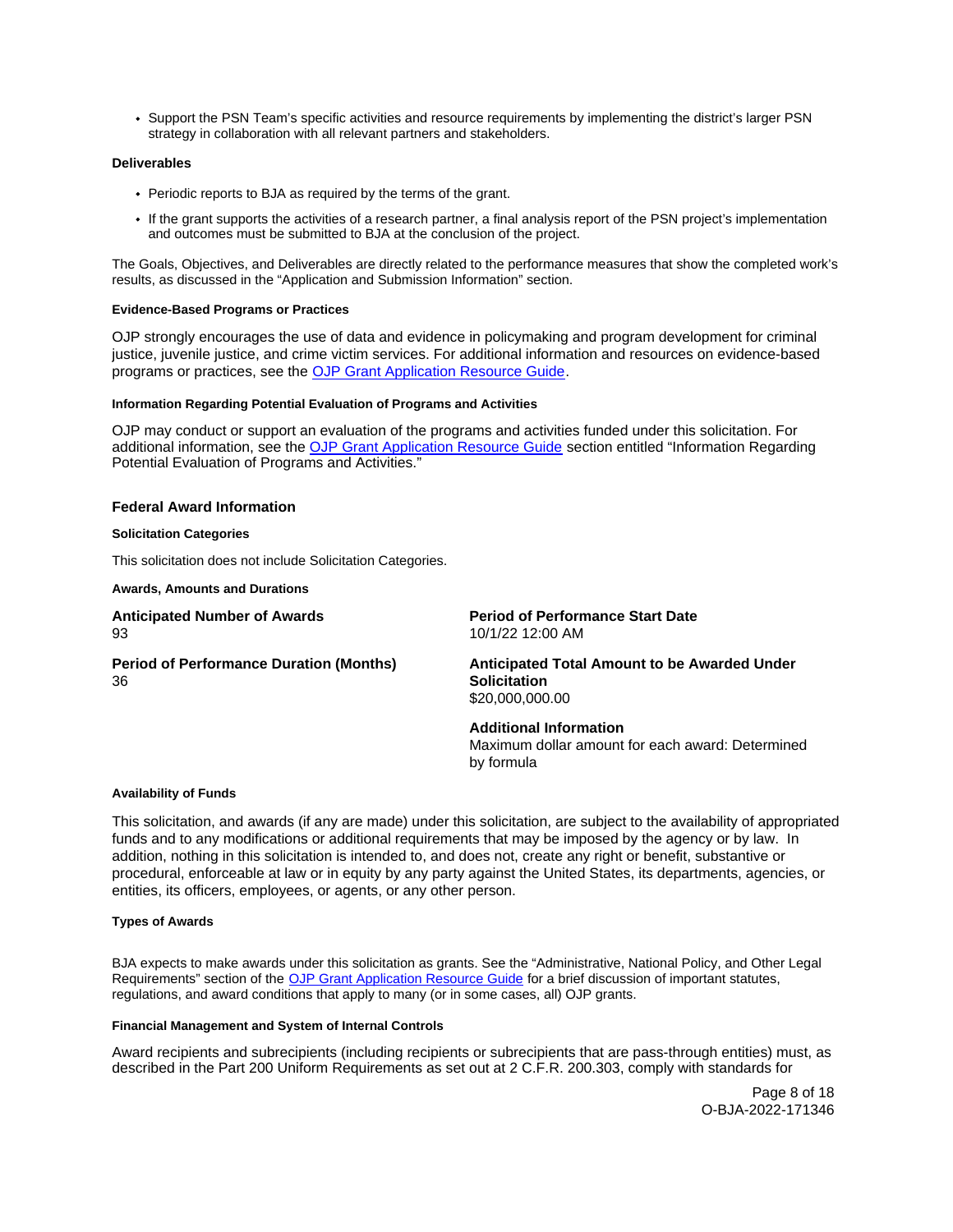<span id="page-8-0"></span>financial and program management. See [OJP Grant Application Resource Guide](https://www.ojp.gov/funding/apply/ojp-grant-application-resource-guide#fm-internal-controls) for additional information.

# **Budget Information**

#### **Unallowable Costs**

In addition to the unallowable costs identified in the DOJ Grants Financial Guide, award funds may not be used for the following:

- Prizes, rewards, entertainment, trinkets (or any type of monetary incentive)
- Client stipends
- Gift cards
- Food and beverage

#### **Authorization of Subawards**

Any subaward made by the fiscal agent must be expressly authorized by BJA via GAM before funds can be obligated for subawards.

#### **PSN Conference Funds**

Award recipients must reserve funds in their budget to support three nonfederal members of the PSN Team to participate in the 2023 PSN National Conference. Applicants should estimate these costs based on the transportation and per diem costs for 3 days and 2 nights in the Washington, D.C., area.

## **Unmanned Aircraft Systems**

The use of BJA grant funds for unmanned aircraft systems (UAS), including unmanned aircraft vehicles (UAV), and/or any accompanying accessories to support UAS or UAV devices/systems, is unallowable.

## **Fiscal Agent Administrative Costs**

Up to 10 percent of the PSN award may be utilized by the fiscal agent for direct costs associated with administering the award.

#### **Cost Sharing or Matching Requirement**

This solicitation does not require a match.

#### **Pre-agreement Costs (also known as Pre-award Costs)**

See the [OJP Grant Application Resource Guide](https://www.ojp.gov/funding/apply/ojp-grant-application-resource-guide#pre-agreement-costs) for information on Pre-agreement Costs (also known as Preaward Costs).

# **Prior Approval, Planning, and Reporting of Conference/Meeting/Training Costs**

See the [OJP Grant Application Resource Guide](https://www.ojp.gov/funding/apply/ojp-grant-application-resource-guide#prior-approval) for information on Prior Approval, Planning, and Reporting of Conference/Meeting/Training Costs.

## **Costs Associated with Language Assistance (if applicable)**

See the [OJP Grant Application Resource Guide](https://www.ojp.gov/funding/apply/ojp-grant-application-resource-guide#costs-associated) for information on Costs Associated with Language Assistance.

## **Eligibility Information**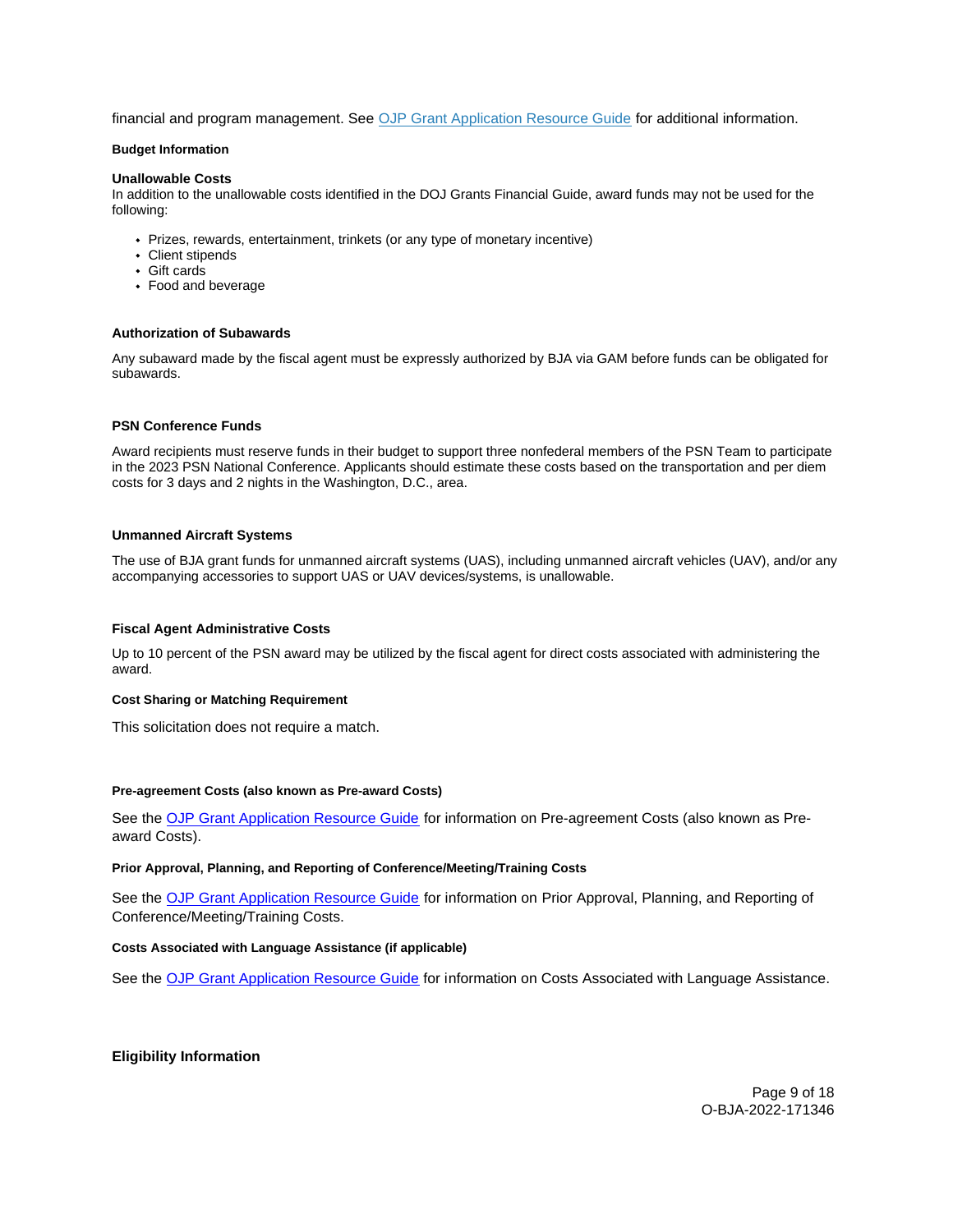<span id="page-9-0"></span>For eligibility information, see the title page.

# **Application and Submission Information**

See the Application Elements and Formatting Instructions section of the [OJP Grant Application Resource Guide](https://www.ojp.gov/funding/apply/ojp-grant-application-resource-guide#application-elements) for information on what happens to an application that does not contain all the specified elements or is nonresponsive to the scope of the solicitation.

#### **Information to Complete the Application for Federal Assistance (SF-424)**

The SF-424 must be submitted in [Grants.gov.](https://Grants.gov) It is a required standard form used as a cover sheet for submission of preapplications, applications, and related information. See the [OJP Grant Application Resource Guide](https://www.ojp.gov/funding/apply/ojp-grant-application-resource-guide#complete-application) for additional information on completing the SF-424.

In Section 8F of the SF-424, please include the name and contact information of the individual **who will complete application materials in JustGrants**. JustGrants will use this information (email address) to assign the application to this user in JustGrants.

**Intergovernmental Review:** This solicitation ("funding opportunity") **is** subject to [Executive Order 12372.](https://www.archives.gov/federal-register/codification/executive-order/12372.html) An applicant may find the names and addresses of state Single Points of Contact (SPOCs) at the following website: [https://www.whitehouse.gov/wp-content/uploads/2020/04/SPOC-4-13-20.pdf.](https://www.whitehouse.gov/wp-content/uploads/2020/04/SPOC-4-13-20.pdf) If the applicant's state appears on the SPOC list, the applicant must contact its state SPOC to find out about, and comply with, the state's process under E.O. 12372. In completing the SF-424, an applicant whose state appears on the SPOC list is to make the appropriate selection in response to question 19, once the applicant has complied with its state E.O. 12372 process. An applicant whose state does not appear on the SPOC list should answer question 19 by selecting the response: "Program is subject to E.O. 12372 but has not been selected by the state for review."

#### **Standard Applicant Information (JustGrants 424 and General Agency Information)**

The Standard Applicant Information section of the JustGrants application is pre-populated with the SF-424 data submitted in [Grants.gov.](https://Grants.gov) The applicant will need to review the Standard Applicant Information in JustGrants and make edits as needed. Within this section, the applicant will need to: add zip codes for areas affected by the project; confirm its Authorized Representative; and verify and confirm the organization's unique entity identifier, legal name, and address.

## **Proposal Abstract**

A proposal abstract (no more than 400 words) summarizing the proposed project, including the relevant PSN design feature(s), geographic area affected, primary activities, products and deliverables, the strategic enforcement area, and who will benefit from the proposed project, will be completed in the JustGrants web-based form. Proposal abstracts should be:

- Written for a general public audience.
- Single-spaced, using a standard 12-point Times New Roman font with 1-inch margins.

## **Proposal Narrative**

The proposal narrative should be submitted as an attachment in JustGrants. The attached document should be doublespaced, using a standard 12-point font; have no less than 1-inch margins; and should not exceed 10 pages. Pages should be numbered. If the proposal narrative fails to comply with these length restrictions, BJA may consider such noncompliance in peer review and in final award decision. The following sections must be included as part of the proposal narrative:

## **a. Description of the Issue**

This section must identify the violent crime issue(s) to be addressed through this grant award, the data used to identify the violent crime issue, the selected geographical area(s), as well as the key partners who need to be included in project activities.

What type of violent crime issue(s)/challenge(s)/driver(s) will your grant strategy address? What PSN design

Page 10 of 18 O-BJA-2022-171346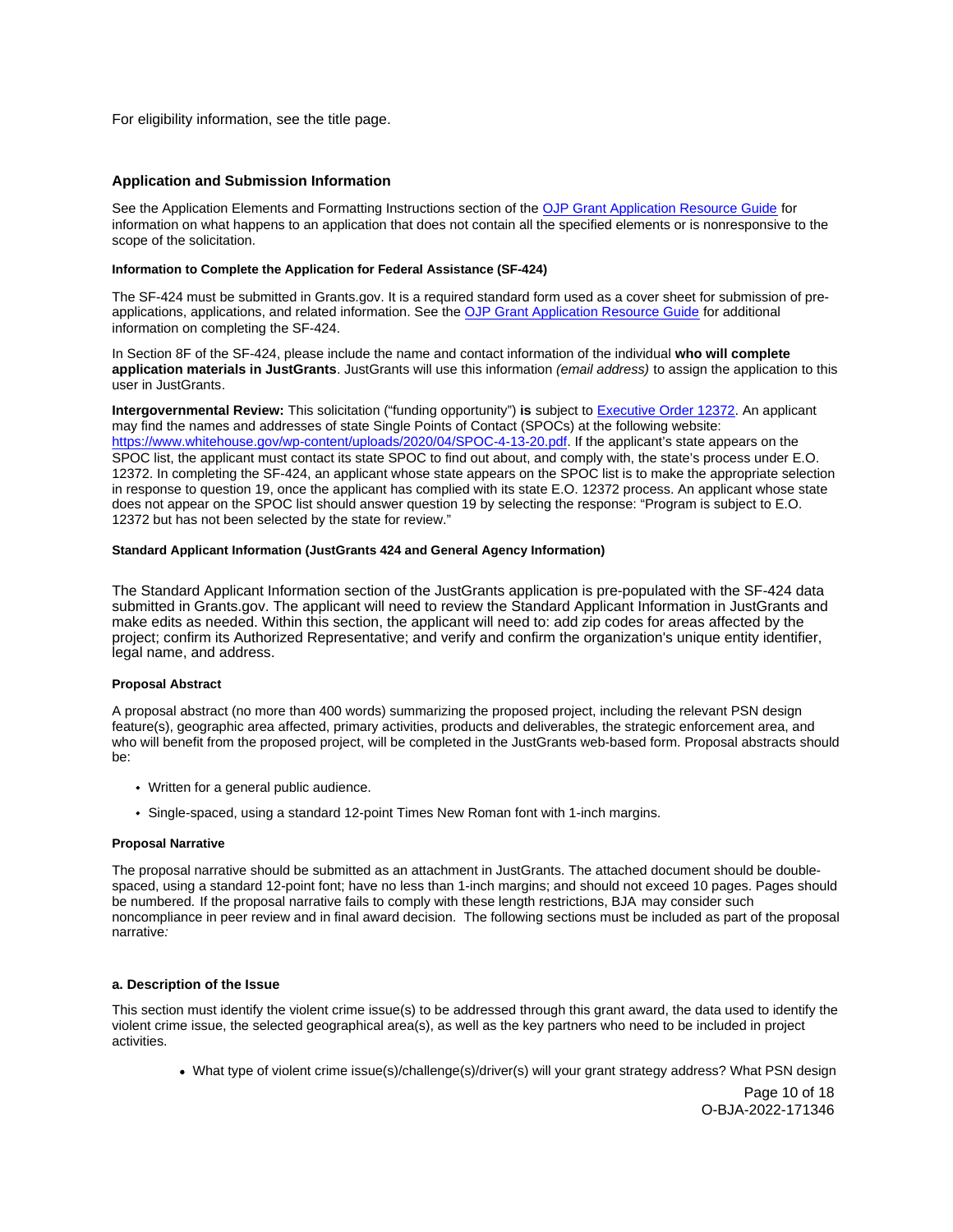feature(s) will your grant strategy focus on?

- Which geographical area(s) will be the focus of your PSN grant strategy, and what is driving violence in this area(s)?
- What type of data did you use to analyze the violent crime issue in your district?
- Which agencies/types of agencies assisted in the violent crime assessment?
- How has the input of the community and stakeholder organizations been incorporated into the grant strategy?
- How will grant funding be useful in addressing the specific violent crime issue(s)?
- What community resources (community-based organizations, state and local social service providers, public health resources, etc.) are available to assist in the grant strategy's implementation and impact?

## **b. Project Design and Implementation**

This section must describe the strategy that will be implemented to address the violent crime issue(s), the roles of the key partners, and the data that will be collected and analyzed to inform and measure the grant strategy's outcomes.

- What will grant funding be used for and how will it be used to implement the relevant PSN design feature(s)? What are the specific goals and objectives, and what are the plans to meet the goals and objectives?
- Which agencies (and representatives, if necessary) will participate in the grant strategy's implementation, and what will be their roles? Please be sure to include the USAO, fiscal agent, applicable PSN Team members, selection committee members, community leaders/members, and others, if applicable.
- What specific agencies or organizations will receive subawards to support the PSN grant strategy? What will the award amount be for each subaward (if known), and how will each subawardee use funds to support the grant strategy's goals and objectives?
- What type of data will the fiscal agent and PSN Team utilize to monitor implementation progress and measure outcomes, and how often will data be analyzed?

# Gang Task Force Set-aside

Applicants must clearly describe how they will comply with the requirement to use 30 percent of grant funds to support the activities of gang task forces in regions in the United States experiencing a significant or increased presence of criminal or transnational organizations engaging in high levels of violent crime, firearms offenses, human trafficking, and drug trafficking. Please see [Project Safe Neighborhoods \(PSN\) | Frequently Asked Questions | Bureau of Justice Assistance](https://bja.ojp.gov/program/project-safe-neighborhoods-psn/faqs)  [\(ojp.gov\)](https://bja.ojp.gov/program/project-safe-neighborhoods-psn/faqs) to learn more.

- 1. State whether violence in your geographical area(s) is being driven by criminal or transnational organizations.
- 2. If violence is being driven by criminal or transnational organization(s), please describe how 30 percent of the grant funding will support a gang task force(s).
- 3. If the violent crime issue(s) is not driven by criminal or transnational organizations, please describe how 30 percent of the grant funding will support the law enforcement objectives within the confines of the 30 percent gang set-aside requirement as defined by this solicitation.

## **c. Plan for Collecting the Data**

Describe the process for measuring project performance. Identify who will collect the data, who is responsible for performance measurements, and how the information will be used to guide and evaluate the impact of the project. Describe the process to accurately report data.

Note: Applicants are **not** required to submit performance data with the application. Rather, performance measure information is included as an alert that successful applicants will be required to submit performance data as part of each award's reporting requirements.

OJP will require each successful applicant to submit regular performance data that show the completed work's results. The performance data directly relate to the goals, objectives, and deliverables identified in the "Goals, Objectives, and

> Page 11 of 18 O-BJA-2022-171346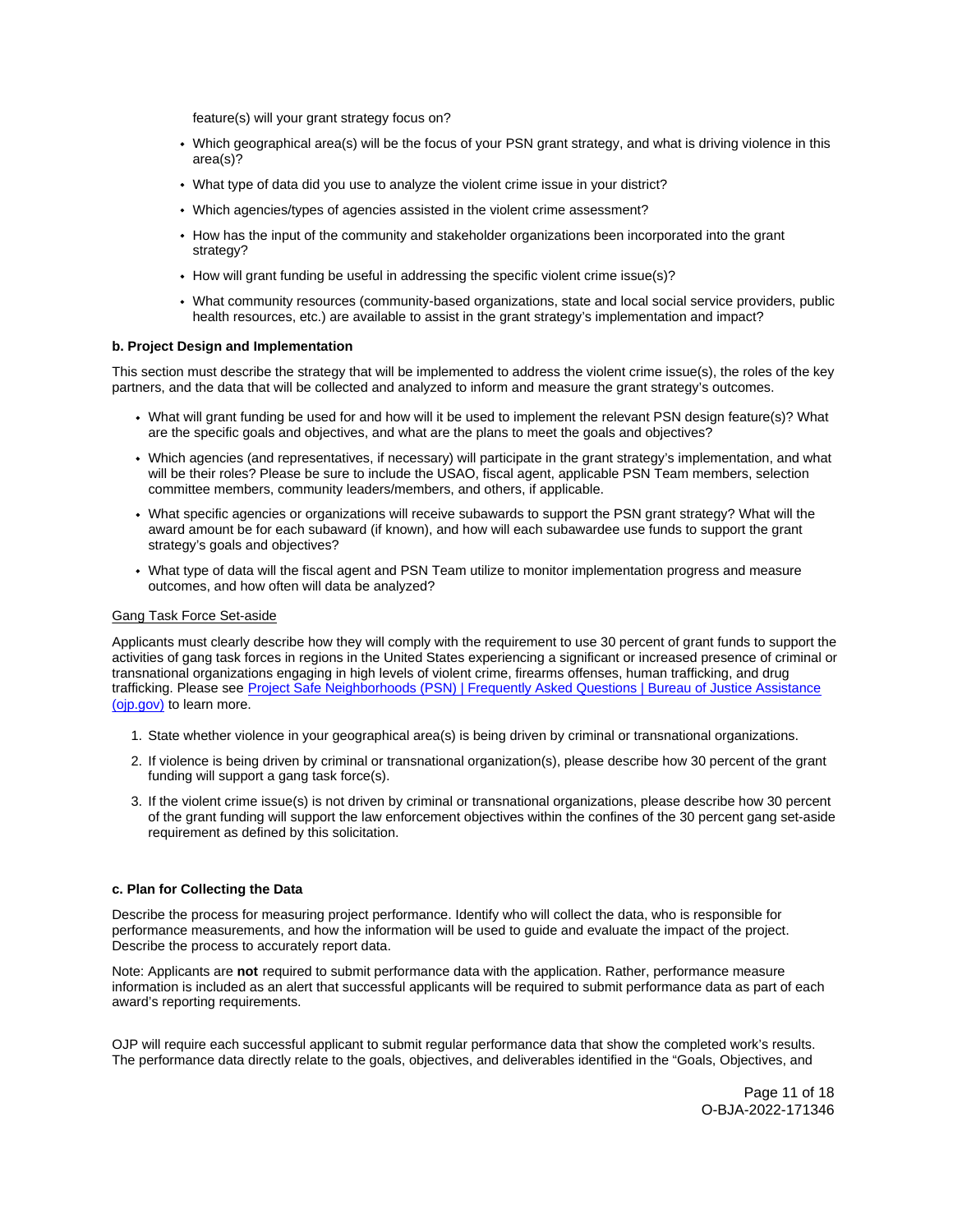<span id="page-11-0"></span>Deliverables" section. Applicants can also visit OJP's performance measurement page at [www.ojp.gov/performance](https://www.ojp.gov/performance) for an overview of performance measurement activities at OJP.

A list of performance measure questions for this program can be found at [Project Safe Neighborhoods Program \(ojp.gov\).](https://bja.ojp.gov/sites/g/files/xyckuh186/files/media/document/PSN-Measures.pdf)

BJA will require award recipients to submit performance measurement data and performance reports in JustGrants. BJA will provide further guidance on the post-award submission process, after making awards.

#### **Note on Project Evaluations**

An applicant that proposes to use award funds through this solicitation to conduct project evaluations must follow the guidance in the "Note on Project Evaluations" section in the [OJP Grant Application Resource Guide.](https://www.ojp.gov/funding/apply/ojp-grant-application-resource-guide#project-evaluations)

#### **Goals, Objectives, Deliverables, and Timeline**

Applicants will submit the PSN goals, objectives, and deliverables in the JustGrants web-based form.

#### **Budget and Associated Documentation**

## **Budget Worksheet and Budget Narrative (Web-based Form)**

Applicants will complete the JustGrants web-based budget form. See the [OJP Grant Application Resource Guide f](https://ojp.gov/funding/Apply/Resources/Grant-App-Resource-Guide.htm)or additional information.

# **Indirect Cost Rate Agreement (if applicable)**

The applicant will submit its indirect cost rate agreement by uploading it as an attachment in JustGrants. See the [OJP Grant Application Resource Guide](https://www.ojp.gov/funding/apply/ojp-grant-application-resource-guide#indirect-cost) for additional information.

# **Financial Management Questionnaire (including applicant disclosure of high-risk status)**

Award recipients and subrecipients (including recipients or subrecipients that are pass-through entities) must, as described in the Part 200 Uniform Requirements as set out at 2 C.F.R. 200.303, comply with standards for financial and program management. See the [OJP Grant Application Resource Guide](https://www.ojp.gov/funding/apply/ojp-grant-application-resource-guide#fm-internal-controls) for additional information.

## **Disclosure of Process Related to Executive Compensation**

If applicable, the applicant will submit a description of the process used to determine executive compensation by uploading the document as an attachment in JustGrants. See the [OJP Grant Application Resource Guide](https://www.ojp.gov/funding/apply/ojp-grant-application-resource-guide#disclosure-process-executive) for additional information.

## **Additional Application Components**

The applicant will attach the requested documentation in JustGrants.

#### **Tribal Authorizing Resolution**

An application in response to this solicitation may require inclusion of tribal authorizing documentation as an attachment. If applicable, the applicant will submit the tribal authorizing documentation by uploading it as an attachment in JustGrants. See the [OJP Grant Application Resource Guide](https://www.ojp.gov/funding/apply/ojp-grant-application-resource-guide#tribal-authorizing-resolution) for information on tribal authorizing resolutions.

#### **Research and Evaluation Independence and Integrity Statement**

If an application proposes research (including research and development) and/or evaluation, the applicant must demonstrate research/evaluation independence and integrity, including appropriate safeguards, before it may receive award funds. The applicant will submit documentation of its research and evaluation independence and integrity by uploading it as an attachment in JustGrants. For additional information, see the [OJP Grant](https://www.ojp.gov/funding/apply/ojp-grant-application-resource-guide#research-evaluation)  [Application Resource Guide.](https://www.ojp.gov/funding/apply/ojp-grant-application-resource-guide#research-evaluation)

#### **Disclosure of Subaward Recipients**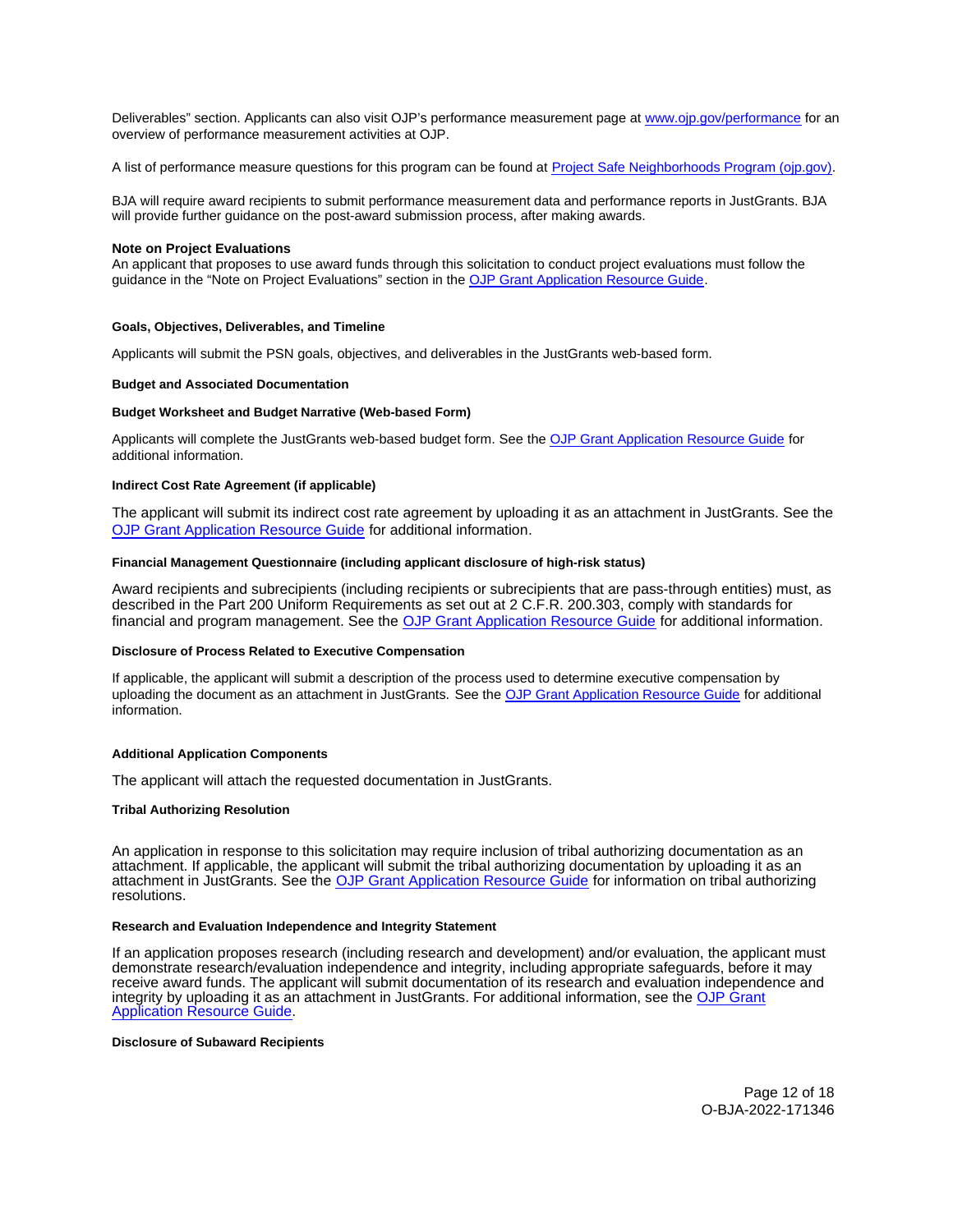<span id="page-12-0"></span>The applicant will provide the name, address, and organizational affiliation of all proposed subaward recipients.

## **Fiscal Agent Certification Letter**

The applicant will provide a letter to the Bureau of Justice Assistance signed by the applicable United States Attorney certifying the fiscal agent applicant.

#### **Disclosures and Assurances**

The applicant will address the following disclosures and assurances.

## **Disclosure of Lobbying Activities**

Complete and submit the SF-LLL in [Grants.gov.](https://Grants.gov) See the [OJP Grant Application Resource Guide](https://www.ojp.gov/funding/apply/ojp-grant-application-resource-guide#disclosure-lobby) for additional information.

## **DOJ Certified Standard Assurances**

Review and accept the DOJ Certified Standard Assurances in JustGrants. See the [OJP Grant Application](https://www.ojp.gov/funding/apply/ojp-grant-application-resource-guide#administrative) [Resource Guide](https://www.ojp.gov/funding/apply/ojp-grant-application-resource-guide#administrative) for additional information.

#### **Applicant Disclosure of Duplication in Cost Items**

Complete the JustGrants web-based Applicant Disclosure of Duplication in Cost Items form. See the [OJP Grant](https://www.ojp.gov/funding/apply/ojp-grant-application-resource-guide#applicant-disclosure-pending-applications) [Application Resource Guide](https://www.ojp.gov/funding/apply/ojp-grant-application-resource-guide#applicant-disclosure-pending-applications) for additional information.

# **DOJ Certifications Regarding Lobbying; Debarment, Suspension and Other Responsibility Matters; and Drug-Free Workplace Requirements**

Review and accept the DOJ Certified Certifications Regarding Lobbying; Debarment, Suspension and Other Responsibility Matters; and Drug-Free Workplace Requirements; and Law Enforcement and Community Policing in JustGrants. See the [OJP Grant Application Resource Guide](https://www.ojp.gov/funding/apply/ojp-grant-application-resource-guide#administrative) for additional information.

## **Applicant Disclosure and Justification – DOJ High Risk Grantees (if applicable)**

If applicable, submit the DOJ High Risk Disclosure and Justification as an attachment in JustGrants. A DOJ High Risk Grantee is an award recipient that has received a DOJ High Risk designation based on a documented history of unsatisfactory performance, financial instability, management system or other internal control deficiencies, or noncompliance with award terms and conditions on prior awards or is otherwise not responsible. See the [OJP Grant](https://www.ojp.gov/funding/apply/ojp-grant-application-resource-guide#applicant-disclosure-justification)  [Application Resource Guide](https://www.ojp.gov/funding/apply/ojp-grant-application-resource-guide#applicant-disclosure-justification) for additional information.

#### **How to Apply**

Step 1: The applicant must submit the **SF-424** and an **SF-LLL** in [Grants.gov](https://Grants.gov) at [https://www.grants.gov/web/grants/register.html.](https://www.grants.gov/web/grants/register.html)

Step 2: The applicant must then submit the **full application,** including attachments, in JustGrants at [https://justgrants.usdoj.gov/.](https://justgrants.usdoj.gov/)

For additional information, see the "How to Apply" section in the [OJP Grant Application Resource Guide](https://www.ojp.gov/funding/apply/ojp-grant-application-resource-guide#apply) and the [DOJ](https://justicegrants.usdoj.gov/sites/g/files/xyckuh296/files/media/document/appln-submission-checklist.pdf)  [Application Submission Checklist.](https://justicegrants.usdoj.gov/sites/g/files/xyckuh296/files/media/document/appln-submission-checklist.pdf)

#### **Submission Dates and Time**

The **SF-424** and the **SF-LLL** must be submitted in [Grants.gov](https://Grants.gov) by 8:59 PM ET on July 14, 2022.

The **full application** must be submitted in JustGrants by 8:59 PM ET on July 19, 2022.

OJP urges applicants to submit their [Grants.gov](https://Grants.gov) and JustGrants submissions prior to the due dates to allow sufficient time to correct errors and resubmit by the submission deadlines if a rejection notification is received. To be considered timely, the **full application** must be submitted in JustGrants by the JustGrants application deadline.

#### **Experiencing Unforeseen Technical Issues**

Page 13 of 18 O-BJA-2022-171346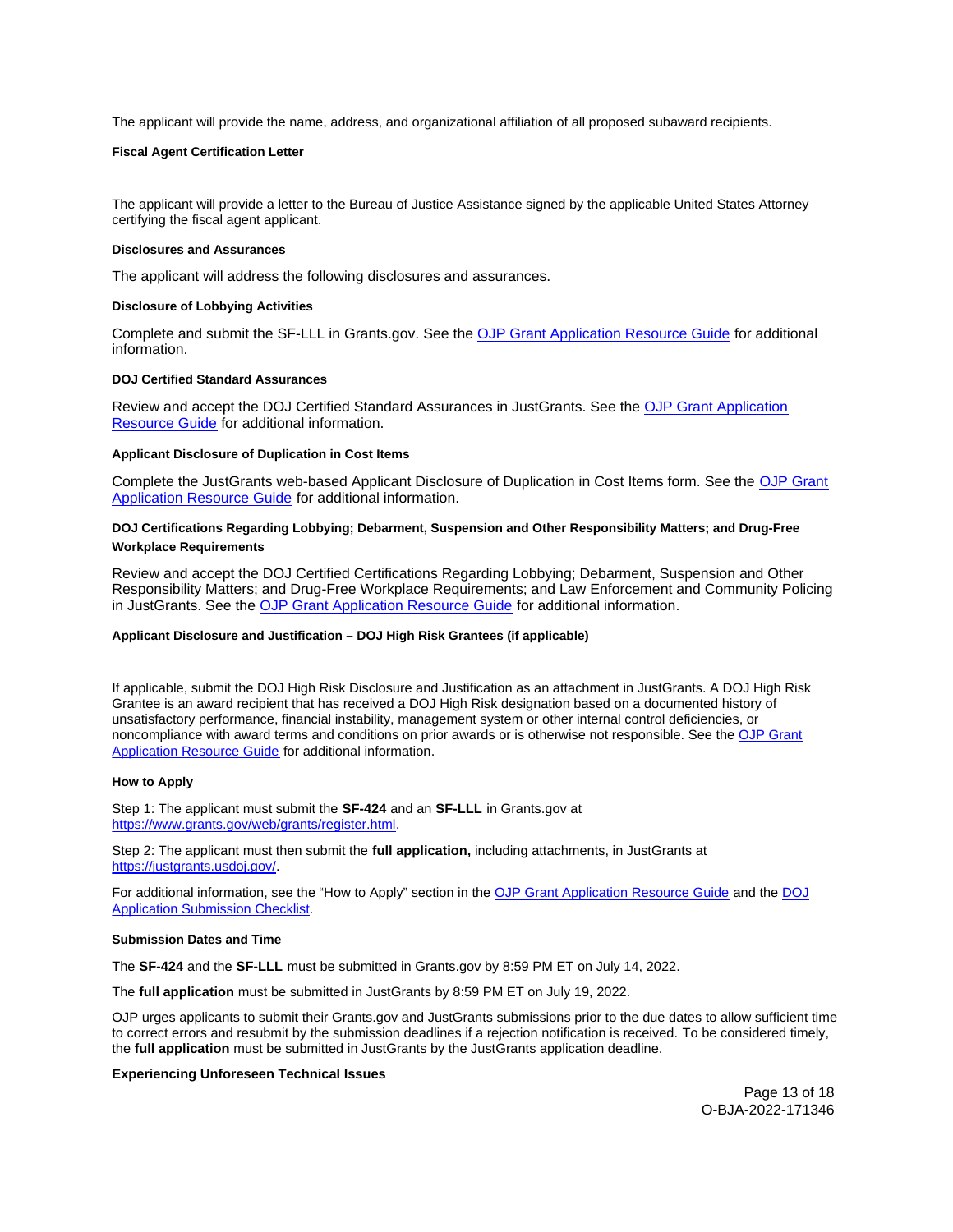<span id="page-13-0"></span>An applicant that experiences unforeseen SAM.gov, [Grants.gov,](https://Grants.gov) or JustGrants technical issues beyond its control that prevent application submission by the deadline must demonstrate all efforts in requesting technical support in order to submit an application by the deadline. Technical support is available via phone and email to the applicable SAM.gov, [Grants.gov](https://Grants.gov), or JustGrants support centers or service desks in which an applicant received a ticket number for resolution. If an applicant misses a deadline due to unforeseen technical difficulties, the applicant may request a waiver to submit an application after the deadline. **Note: If an applicant does not submit all the required [Grants.gov](https://Grants.gov) forms by the [Grants.gov](https://Grants.gov) deadline, the applicant will not be able to proceed to the JustGrants portion of the application process.** 

An applicant experiencing technical difficulties with the following systems must contact the associated support desk indicated below to report the technical issue and receive a tracking number:

- [Grants.gov](https://Grants.gov)  Contact the [Grants.gov Customer Support Hotline.](https://www.grants.gov/web/grants/support.html)
- SAM.gov Contact the [SAM Help Desk \(Federal Service Desk\).](https://www.fsd.gov/gsafsd_sp)
- JustGrants Contact the JustGrants Support Desk at [JustGrants.Support@usdoj.gov](mailto:JustGrants.Support@usdoj.gov) or 833–872–5175.

An applicant requesting a waiver to submit a late application must document their request for technical assistance in an email to the OJP Response Center at [grants@ncjrs.gov](mailto:grants@ncjrs.gov) **within 24 hours after the application deadline** to request approval to submit their application after the deadline. If an applicant has technical issues with [Grants.gov](https://Grants.gov), the applicant must contact the OJP Response Center within 24 hours of the [Grants.gov](https://Grants.gov) deadline to request approval to submit after the deadline. Waiver requests to submit after the submission deadline must:

- Describe the technical difficulties experienced.
- Include a timeline of the applicant's submission efforts (e.g., what date and time did the error occur, what date and time was action taken to resolve the issue and resubmit; and what date and time did support representatives respond).
- Include an attachment(s) of the complete grant application and all required documentation and material.
- Include the applicant's Unique Entity Identifier and any applicable SAM.gov tracking number(s), [Grants.gov](https://Grants.gov) Help Desk, and JustGrants Support Desk Ticket Numbers.

OJP will review each request for late submission and required supporting documentation and notify the applicant whether the request has been approved or denied. For more details on the waiver process, OJP encourages applicants to review the "Experiencing Unforeseen Technical Issues" section in the [OJP Grant Application Resource Guide](https://www.ojp.gov/funding/apply/ojp-grant-application-resource-guide#experiencing-unforeseen-technical-issues).

# **Application Review Information**

#### **Review Process**

OJP reviews the application to make sure that the information presented is reasonable, understandable, measurable, achievable, and consistent with the solicitation. See the [OJP Grant Application Resource Guide](https://www.ojp.gov/funding/apply/ojp-grant-application-resource-guide#application-review) for information on the application review process for this solicitation.

Pursuant to the Part 200 Uniform Requirements, before award decisions are made, OJP also

reviews information related to the degree of risk posed by the applicant. Among other things to help assess whether an applicant with one or more prior federal awards has a satisfactory record with respect to performance, integrity, and business ethics, OJP checks whether the applicant is listed in SAM as excluded from receiving a federal award.

In addition, if OJP anticipates that an award will exceed \$250,000 in federal funds, OJP also must review and consider any information about the applicant that appears in the non-public segment of the integrity and performance system accessible through SAM (currently, the Federal Awardee Performance and Integrity Information System, FAPIIS).

**Important note on FAPIIS:** An applicant, at its option, may review and comment on any information about itself that currently appears in FAPIIS and was entered by a federal awarding agency. OJP will consider such comments by the applicant, in addition to the other information in FAPIIS, in its assessment of the risk posed by the applicant.

Absent explicit statutory authorization or written delegation of authority to the contrary, the Assistant Attorney General will make all final award decisions.

> Page 14 of 18 O-BJA-2022-171346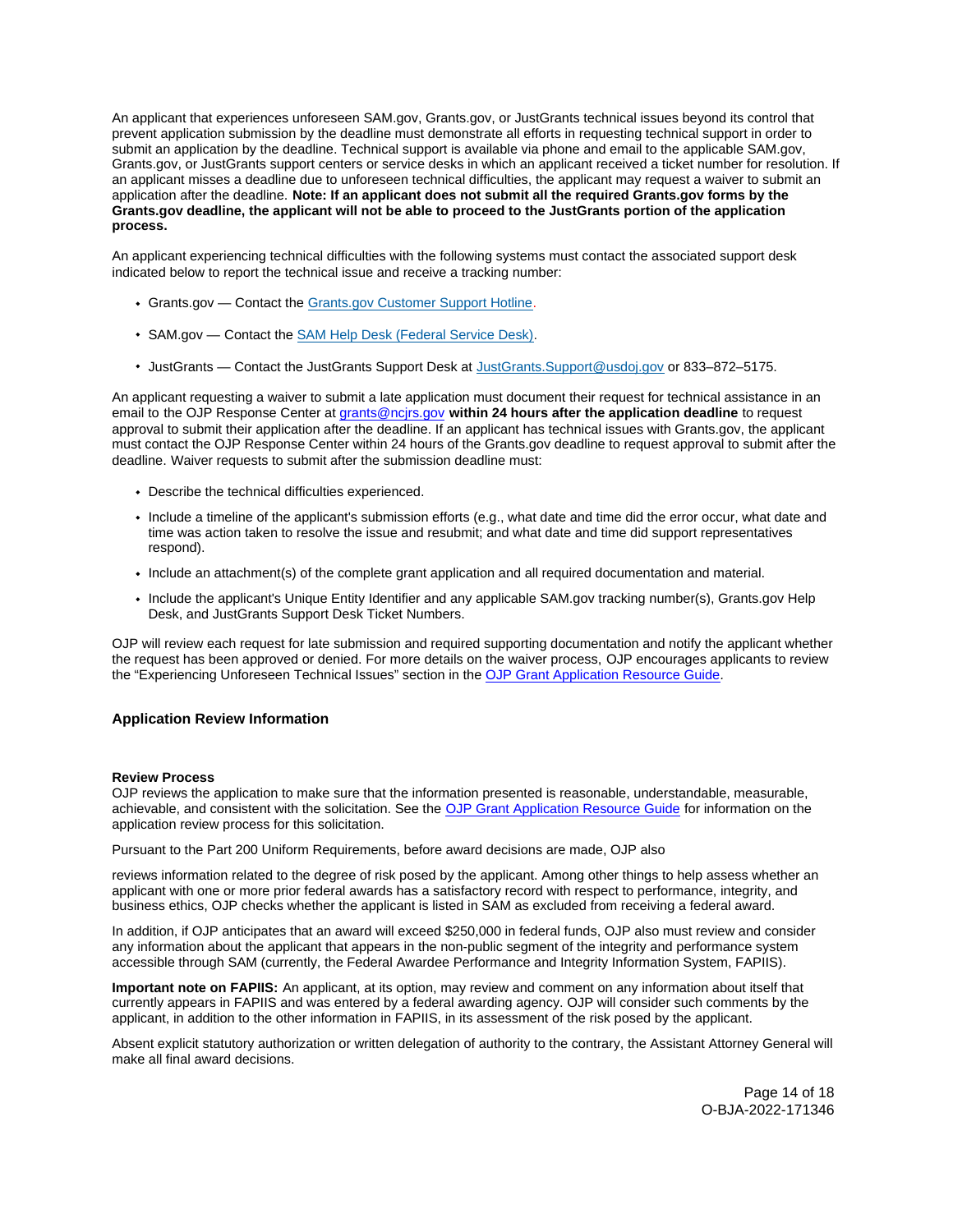# <span id="page-14-0"></span>**Federal Award Administration Information**

## **Federal Award Notices**

See the [OJP Grant Application Resource Guide](https://www.ojp.gov/funding/apply/ojp-grant-application-resource-guide#federal-award-notices) for information on award notifications and instructions.

## **Administrative, National Policy, and Other Legal Requirements**

If selected for funding, in addition to implementing the funded project consistent with the OJP-approved application, the recipient must comply with all award conditions, and all applicable requirements of federal statutes and regulations, including applicable requirements referred to in the assurances and certifications executed in connection with award acceptance.

For additional information on these legal requirements, see the "Administrative, National Policy, and Other Legal Requirements" section in the [OJP Grant Application Resource Guide.](https://www.ojp.gov/funding/apply/ojp-grant-application-resource-guide#administrative)

## **Information Technology (IT) Security Clauses**

An application in response to this solicitation may require inclusion of information related to information technology security. See the [OJP Grant Application Resource Guide](https://www.ojp.gov/funding/apply/ojp-grant-application-resource-guide#information-technology) for information on information technology security.

## **General Information about Post-Federal Award Reporting Requirements**

In addition to the deliverables described in the "Program Description" section, all award recipients under this solicitation will be required to submit certain reports and data.

Required reports. Award recipients typically must submit quarterly financial reports, semi-annual performance reports, final financial and performance reports, and, if applicable, an annual audit report in accordance with the Part 200 Uniform Requirements or specific award conditions. Future awards and fund drawdowns may be withheld if reports are delinquent. (In appropriate cases, OJP may require additional reports.)

See the [OJP Grant Application Resource Guide](https://www.ojp.gov/funding/apply/ojp-grant-application-resource-guide#general-information) for additional information on specific post-award reporting requirements, including performance measure data.

# **Federal Awarding Agency Contact(s)**

For OJP contact(s), see the solicitation cover page.

For contact information for [Grants.gov](https://Grants.gov) and JustGrants, see the solicitation cover page.

## **Other Information**

## **Freedom of Information and Privacy Act (5 U.S.C. 552 and 5 U.S.C. 552a)**

See the [OJP Grant Application Resource Guide](https://www.ojp.gov/funding/apply/ojp-grant-application-resource-guide#foia) for information on the Freedom of Information and Privacy Act (5 U.S.C. 552 and 5 U.S.C. 552a).

## **Provide Feedback to OJP**

See the [OJP Grant Application Resource Guide](https://www.ojp.gov/funding/apply/ojp-grant-application-resource-guide#feedback) for information on how to provide feedback to OJP.

# **Performance Measures**

Note: Applicants are **not** required to submit performance data with the application. Rather, performance measure information is included as an alert that successful applicants will be required to submit performance data as part of each award's reporting requirements.

> Page 15 of 18 O-BJA-2022-171346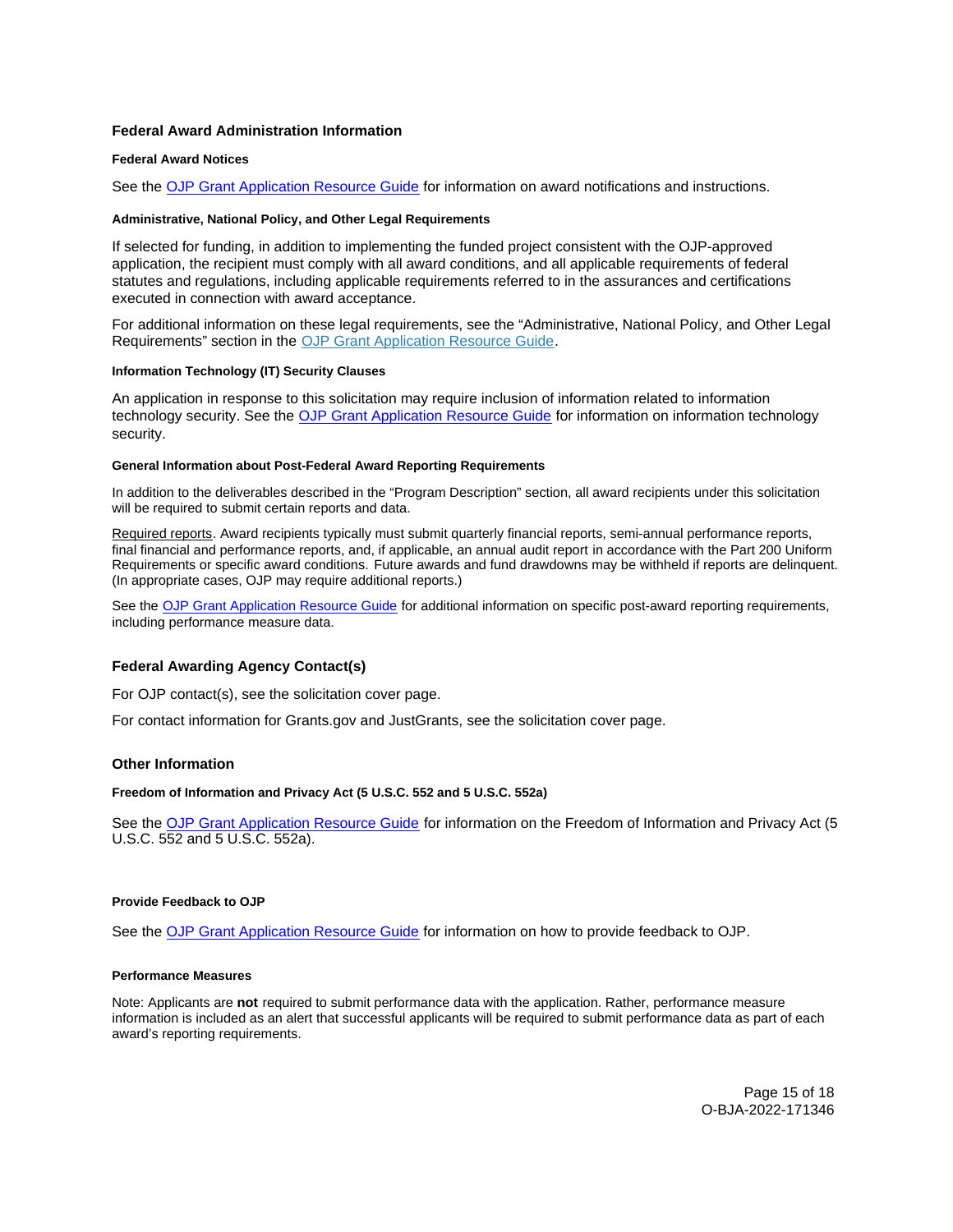<span id="page-15-0"></span>OJP will require each successful applicant to submit regular performance data that show the completed work's results. The performance data directly relate to the goals, objectives, and deliverables identified in the "Goals, Objectives, and Deliverables" section. Applicants can also visit OJP's performance measurement page at [www.ojp.gov/performance](https://www.ojp.gov/performance) for an overview of performance measurement activities at OJP.

A list of performance measure questions for this program can be found at [Project Safe Neighborhoods Program \(ojp.gov\).](https://bja.ojp.gov/sites/g/files/xyckuh186/files/media/document/PSN-Measures.pdf)

BJA will require award recipients to submit performance measurement data and performance reports in JustGrants. BJA will provide further guidance on the post-award submission process, after making awards.

#### **Application Checklist**

## **Application Checklist**

The Project Safe Neighborhoods Formula Grant Program

This application checklist has been created as an aid in developing an application. The [DOJ Application Submission](https://justicegrants.usdoj.gov/sites/g/files/xyckuh296/files/media/document/appln-submission-checklist.pdf)  [Checklist](https://justicegrants.usdoj.gov/sites/g/files/xyckuh296/files/media/document/appln-submission-checklist.pdf) is another resource.

#### **What an Applicant Must Do:**

Prior to registering in [Grants.gov:](https://Grants.gov)

Confirm your Entity's [System Award Management \(SAM\)](https://sam.gov/SAM/) Registration Information (see [OJP Grant](https://www.ojp.gov/funding/apply/ojp-grant-application-resource-guide#apply)  [Application Resource Guide\)](https://www.ojp.gov/funding/apply/ojp-grant-application-resource-guide#apply)

To register in [Grants.gov](https://Grants.gov):

- [Acquire an Authorized Organization Rep](https://www.ojp.gov/funding/apply/ojp-grant-application-resource-guide#apply)resentative (AOR) and a [Grants.gov](https://Grants.gov) username and password (see<br>[OJP Grant Application Resource Guide\)](https://www.ojp.gov/funding/apply/ojp-grant-application-resource-guide#apply)
- Acquire AOR confirmation from the E-Business Point of Contact (E-Biz POC) (see OJP Grant Application [Resource Guide\)](https://www.ojp.gov/funding/apply/ojp-grant-application-resource-guide#apply)

To find the funding opportunity:

- Search for the funding opportunity in [Grants.gov](https://Grants.gov) using the opportunity number, Assistance Listing, or keyword(s)
- Access the funding opportunity and application package (see Step 7 in the [OJP Grant Application Resource](https://www.ojp.gov/funding/apply/ojp-grant-application-resource-guide#apply)  [Guide\)](https://www.ojp.gov/funding/apply/ojp-grant-application-resource-guide#apply)
- . Sign up for [Grants.gov](https://Grants.gov) email [notifications](https://www.grants.gov/web/grants/manage-subscriptions.html) (optional) (see [OJP Grant Application Resource Guide\)](https://www.ojp.gov/funding/apply/ojp-grant-application-resource-guide#apply)
- Read Important Notice: Applying for Grants in Grants.gov
- Read OJP policy and guidance on conference approval, planning, and reporting

available at <https://www.ojp.gov/funding/financialguidedoj/iii-postaward-requirements#6g3y8>(see [OJP Grant Application](https://www.ojp.gov/funding/apply/ojp-grant-application-resource-guide#prior-approval)  [Resource Guide\)](https://www.ojp.gov/funding/apply/ojp-grant-application-resource-guide#prior-approval)

Overview of Post-Award Legal Requirements:

Review the "[Overview of Legal Requirements Generally Applicable to OJP Grants and Cooperative](https://www.ojp.gov/funding/explore/legal-overview-awards)  [Agreements - FY 2022 Awards"](https://www.ojp.gov/funding/explore/legal-overview-awards) in the [OJP Funding Resource Center.](https://www.ojp.gov/funding/explore/legal-overview-awards)

Review Scope Requirement:

The federal amount requested is within the allowable limit(s) of the district's assigned funding allocation.

Review Eligibility Requirement:

Other — PSN fiscal agents for the federal judicial districts

#### **Prepare to submit the Application for Federal Assistance standard form (SF)-424 and Disclosure of Lobbying Activities form (SF-LLL)**

- Review Information to complete the Application for Federal Assistance (SF-424) in [Grants.gov](https://Grants.gov)<br>• Submit the Intergovernmental Review<br>• Complete Standard Applicant Information (SF-424 information from [Grants.gov\)](https://Grants.gov)<br>• Submit t
- 
- 

Page 16 of 18 O-BJA-2022-171346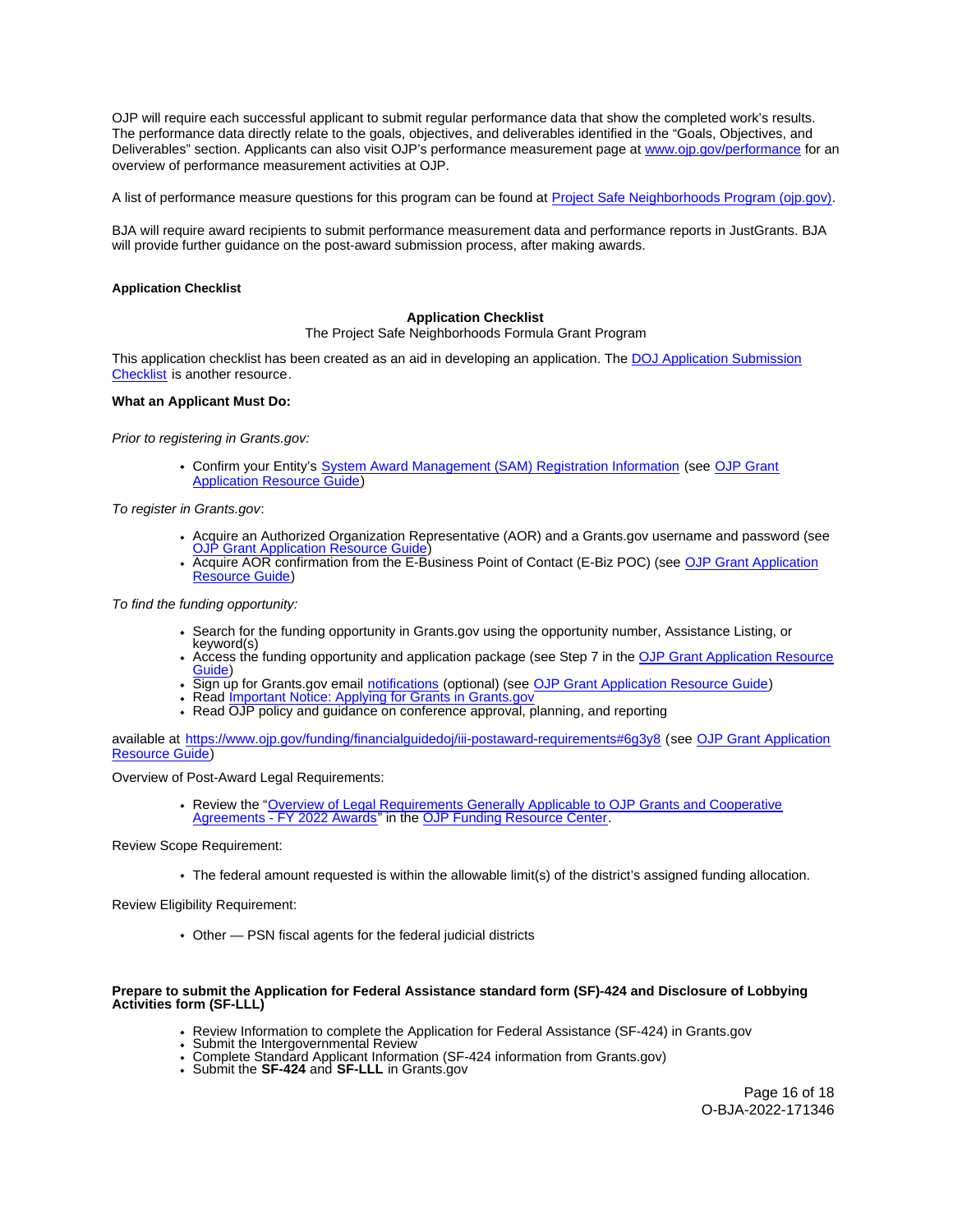After the SF-424 and SF-LLL submission in [Grants.gov](https://Grants.gov), receive [Grants.gov](https://Grants.gov) email notifications that:

- 
- Submission has been received in Grants.gov<br>• Submission has either been succ[essfully valid](https://Grants.gov)ated or rejected with errors (see OJP Grant Application [Resource Guide\)](https://www.ojp.gov/funding/apply/ojp-grant-application-resource-guide#apply)

If no [Grants.gov](https://Grants.gov) receipt and validation, or if error notifications are received:

Contact BJA or [Grants.gov](https://Grants.gov) Customer Support Hotline at 800-518-4726, 606-545-5035, at [Grants.gov](https://www.grants.gov/web/grants/support.html)  [customer support,](https://www.grants.gov/web/grants/support.html) or email at [support@grants.gov](mailto:support@grants.gov) regarding technical difficulties (see [OJP Grant Application](https://www.ojp.gov/funding/apply/ojp-grant-application-resource-guide#apply)  [Resource Guide\)](https://www.ojp.gov/funding/apply/ojp-grant-application-resource-guide#apply)

Receive email notification to complete application in JustGrants

• Proceed to complete application in JustGrants

#### **Content of Application Submission:**

- Proposal Abstract
- Proposal Narrative

#### Budget and Associated Documentation

- Budget Worksheet and Budget Narrative (attachment)
- Indirect Cost Rate Agreement (if applicable) (see [OJP Grant Application Resource Guide\)](https://www.ojp.gov/funding/apply/ojp-grant-application-resource-guide#indirect-cost)
- Financial Management and System of Internal Controls Questionnaire (see [OJP Grant Application Resource](https://www.ojp.gov/funding/apply/ojp-grant-application-resource-guide#fm-internal-controls-questionnaire)  [Guide\)](https://www.ojp.gov/funding/apply/ojp-grant-application-resource-guide#fm-internal-controls-questionnaire)
- Disclosure of Process related to Executive Compensation (see [OJP Grant Application Resource Guide\)](https://www.ojp.gov/funding/apply/ojp-grant-application-resource-guide#disclosure-process-executive)

# Additional Application Components

- Tribal Authorizing Resolution (if applicable) (see [OJP Grant Application Resource Guide\)](https://www.ojp.gov/funding/apply/ojp-grant-application-resource-guide#tribal-authorizing-resolution)
- Research and Evaluation Independence and Integrity (see [OJP Grant Application Resource Guide\)](https://www.ojp.gov/funding/apply/ojp-grant-application-resource-guide#research-evaluation)

#### Disclosure of Subaward Recipients

Certification Letter

Disclosures and Assurances

- [Disclosure of Lobbying Activities \(SF-LLL\)](https://ojp.gov/funding/Apply/Resources/Disclosure.pdf) (see [OJP Grant Application Resource Guide\)](https://www.ojp.gov/funding/apply/ojp-grant-application-resource-guide#disclosure-lobby)
- Applicant Disclosure of Duplication in Cost Items (see [OJP Grant Application Resource Guide\)](https://www.ojp.gov/funding/apply/ojp-grant-application-resource-guide#applicant-disclosure-pending-applications)
- DOJ Certified Standard Assurances (see [OJP Grant Application Resource Guide\)](https://www.ojp.gov/funding/apply/ojp-grant-application-resource-guide#administrative)
- DOJ Certifications Regarding Lobbying; Debarment, Suspension, and Other Responsibility Matters; and Drug-Free Workplace Requirements (see [OJP Grant Application Resource Guide\)](https://www.ojp.gov/funding/apply/ojp-grant-application-resource-guide#administrative)
- Applicant Disclosure and Justification DOJ High Risk Grantees (if applicable) (see [OJP Grant Application](https://www.ojp.gov/funding/apply/ojp-grant-application-resource-guide#applicant-disclosure-justification)  [Resource Guide\)](https://www.ojp.gov/funding/apply/ojp-grant-application-resource-guide#applicant-disclosure-justification)

#### Submit application in JustGrants:

Application has been successfully submitted in JustGrants